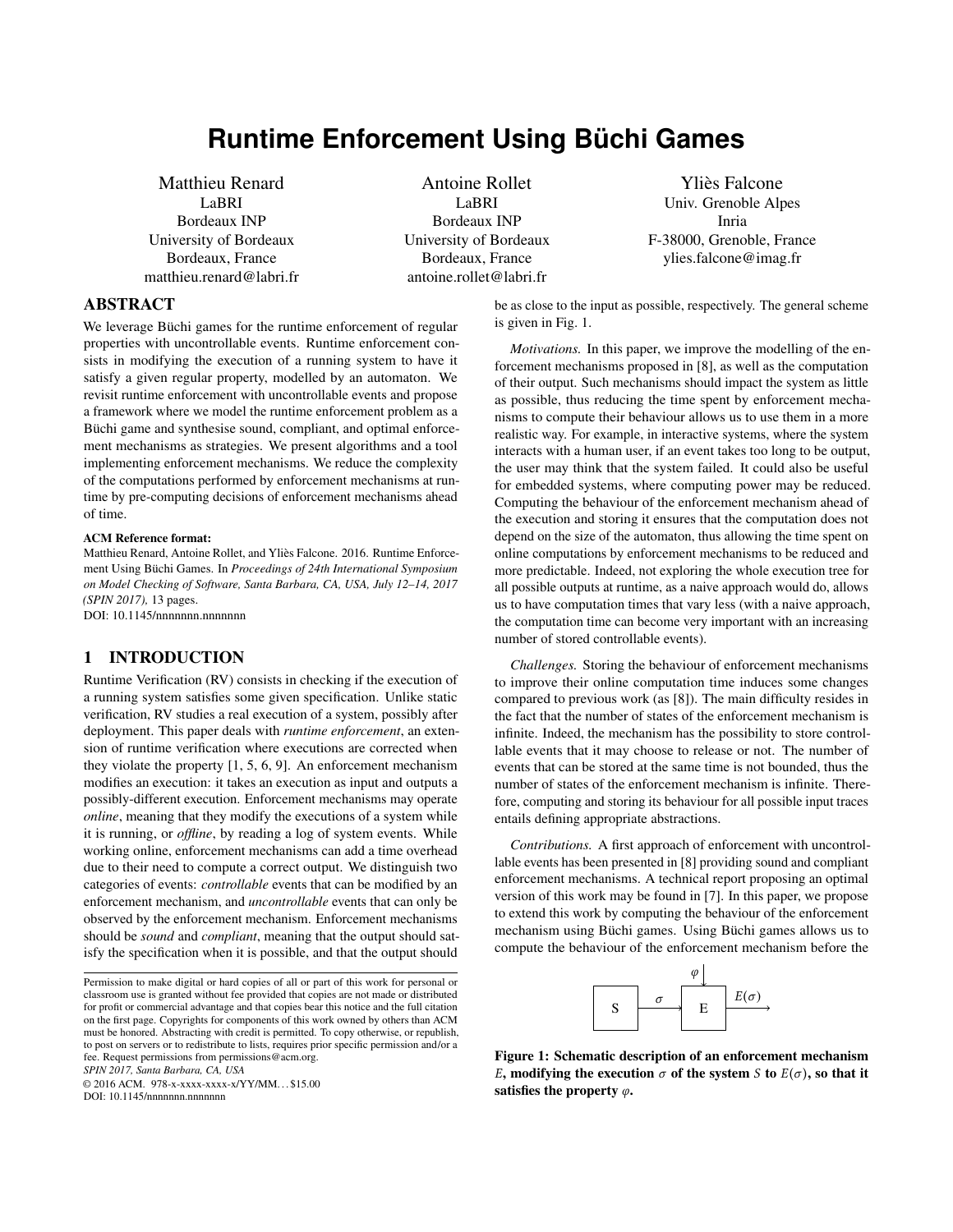execution, thus allowing to trade time complexity with space complexity. When using an *online* enforcement mechanism (i.e. an enforcement mechanism on a running system), it allows us to produce the output faster in the worst case than in [\[8\]](#page-9-2) and [\[7\]](#page-9-3) where the behaviour of the enforcement mechanism was computed every time an event was received. Leveraging games, when an event is received, the enforcement mechanism only follows a path in a graph, and the destination vertex is sufficient to indicate if a stored event should be output or not. Moreover, the generated graph can be visualised to understand the behaviour of the enforcement mechanism, and it also shows clearly when an enforcement mechanism can effectively ensure soundness. We redefine soundness, compliance and optimality using a set-theoretic view of the system, thus providing a global vision of the system based on inputs and outputs at any instant. We give the algorithms (and their complexity analysis) implementing the behaviour of enforcement mechanisms. We finally present a tool implementing the proposed approach.

## 2 PRELIMINARIES AND NOTATION

*General notions.* An *alphabet* is a finite set of symbols. A *word* over an alphabet Σ is a sequence over Σ. The set of finite words over  $\Sigma$  is denoted  $\Sigma^*$ . The *length* of a finite word w is noted  $|w|$ , and the *empty word* is noted  $\epsilon \Sigma^*$  stands for  $\Sigma^* \setminus \{c\}$ . A *language* over  $\Sigma$ *empty word* is noted  $\epsilon$ .  $\Sigma^+$  stands for  $\Sigma^* \setminus {\epsilon}$ . A *language* over  $\Sigma$  is any subset  $I \subset \Sigma^*$ . The concatenation of two words w and w' is is any subset  $L \subseteq \sum^*$ . The concatenation of two words w and w' is noted w w' (or way' when clear from the context). A word w' is a noted w.w' (or ww' when clear from the context). A word w' is a need w.w. of a word w' such that *prefix* of a word w, noted  $w' \preccurlyeq w$ , if there exists a word w'' such that  $w = w'$ . W'. Word w'' is called the *residual* of w after reading the<br>profix w' noted w'' = w'<sup>-1</sup> w. Note that w' w'' = w' w'<sup>-1</sup> w = w prefix w', noted w' = w'<sup>-1</sup>.w. Note that w'.w'' = w'.w'<sup>-1</sup>.w = w.<br>These definitions are extended to languages in the natural way. A These definitions are extended to languages in the natural way. A language  $L \subseteq \sum^*$  is *extension-closed* if for any words  $w \in L$  and  $w' \in \sum^* w w' \in L$  Given a word w and an integer *i* such that  $w' \in \Sigma^*$ ,  $w.w' \in L$ . Given a word w and an integer *i* such that  $1 \le i \le |w|$ , we note  $w(i)$  the *i*-th element of w. Given a tuple  $1 \le i \le |w|$ , we note  $w(i)$  the *i*-th element of w. Given a tuple  $e = (e_1, e_2, \dots, e_n)$  of size *n*, for an integer *i* such that  $1 \le i \le n$ , we note  $\Pi_i$  the projection on the *i*-th coordinate, i.e.  $\Pi_i(e) = e_i$ . The turbe  $(e_i, e_0, \ldots, e_n)$  is sometimes noted  $(e_i, e_0, \ldots, e_n)$  in order to tuple  $(e_1, e_2, \ldots, e_n)$  is sometimes noted  $\langle e_1, e_2, \ldots, e_n \rangle$  in order to help reading. It can be used, for example, if a tuple contains a tuple. Given a word  $w \in \Sigma^*$  and  $\Sigma' \subseteq \Sigma$ , we define the *restriction* of w to  $\Sigma'$ , noted  $w_{\text{max}}$  as the word  $w' \in \Sigma'^*$  whose letters are the letters  $\exists$  of w belonging to Σ' in the same order. Formally,  $\epsilon_{\vert \Sigma'} = \epsilon$  and  $\forall \alpha \in \Sigma^*$   $\forall \alpha \in \Sigma$  (w a)m = Wn a if  $a \in \Sigma'$  and (w a)m = Wn  $\alpha'$ , noted w<sub>|Σ'</sub>, as the word w' ∈ Σ'<sup>\*</sup> whose letters are the letters  $\alpha'$  whose letters are the letters  $\forall \sigma \in \Sigma^*, \forall a \in \Sigma, (w.a)_{\vert \Sigma'} = w_{\vert \Sigma'}$ , and  $(w.a)_{\vert \Sigma'} = w_{\vert \Sigma'}$  otherwise. We also note  $-w$  the equality of the restrictions of two otherwise. We also note  $=_{Z'}$  the equality of the restrictions of two words to  $\Sigma'$ : for  $\sigma$  and  $\sigma'$  in  $\Sigma^*$ ,  $\sigma =_{\Sigma'} \sigma'$  if  $\sigma_{|\Sigma'} = \sigma'_{|\Sigma'}$ . We define in the same way  $\prec_{\sigma'} \sigma \prec_{\sigma'} \sigma'$  if  $\sigma_{|\Sigma'} \prec \sigma'$ in the same way  $\preccurlyeq_{\Sigma'}: \sigma \preccurlyeq_{\Sigma'} \sigma'$  if  $\sigma_{|\Sigma'} \preccurlyeq \sigma'_{|\Sigma'}$ .

*Automata.* An *automaton* is a tuple  $\langle Q, q_0, \Sigma, \rightarrow, F \rangle$ , where Q is the set of *states*,  $q_0 \in Q$  is the initial state,  $\Sigma$  is the alphabet,  $\rightarrow$  $\subseteq Q \times \Sigma \times Q$  is the transition relation and  $F \subseteq Q$  is the set of accepting states. Whenever there exists  $(q, a, q') \in \rightarrow$ , we note it  $q \stackrel{a}{\rightarrow} q'$ . Relation  $\rightarrow$  is extended to its reflexive and transitive closure in the usual way. Moreover, for any  $q \in Q$ ,  $q \rightarrow q$  always holds. An automaton  $\mathcal{A} = \langle Q, q_0, \Sigma, \rightarrow, F \rangle$  is *deterministic* if  $\forall q \in$  $Q, \forall a \in \Sigma, (q \stackrel{a}{\rightarrow} q' \land q \stackrel{a}{\rightarrow} q'') \implies q' = q''$ . A is *complete* if  $\forall q \in Q, \forall a \in \Sigma, \exists q' \in Q, q \xrightarrow{a} q'.$  A word w is *accepted* by  $\mathcal{A}$  if there exists  $q \in F$  such that  $q_0 \stackrel{\text{w}}{\longrightarrow} q$ . The language (i.e. set of all words) accepted by  $\mathcal A$  is noted  $\mathcal L(\mathcal A)$ . A *property* is a language over an alphabet Σ. A regular property is a language accepted

<span id="page-1-0"></span>

Figure 2: Property  $\varphi_{\text{ex}}$  modelling writes on a shared storage device

by an automaton. In the sequel, we assume that a property  $\varphi$  is represented by a deterministic and complete automaton  $\mathcal{A}_{\varphi}$ . Given a complete and deterministic automaton  $\mathcal{A} = \langle Q, q_0, \Sigma, \rightarrow, F \rangle$  and a word  $\sigma \in \Sigma^*$ , for  $q \in Q$ , we note q after  $\sigma$  the only state such that  $q \rightarrow (q$  after  $\sigma$ ). The completeness of A ensures that q after  $\sigma$ <br>exists and its determinism ensures that it is unique. We also note exists, and its determinism ensures that it is unique. We also note Reach( $\sigma$ ) =  $q_0$  after  $\sigma$ . We extend these definitions to languages: if L is a language,  $q$  after  $L = \bigcup_{\sigma \in L} q$  after  $\sigma$  and  $\text{Reach}(L) = q_0$  after L.

*Graphs and Büchi games.* A *graph* is a couple  $\langle V, E \rangle$  such that V is a set of elements called *vertices*,  $E \subseteq V \times V$  is a relation defining *edges* between the vertices. Given a graph  $G = \langle V, E \rangle$  and a partition of  $V$  into two subsets  $V_0$  and  $V_1$ , it is possible to play a two-player game in the *arena*  $A = (V_0, V_1, E)$ . A *play* over A is a path in G, i.e. a sequence of vertices such that there exists an edge in G between any two consecutive vertices in the sequence. A *strategy* for player  $P_0$  is a mapping  $\sigma: V^*V_0 \to V$  such that for all  $\pi \in V^*$ , for all  $v_0 \in V_0$ ,  $(v_0, \sigma(\pi, v_0)) \in E$ , i.e. the strategy gives a vertex that can be reached from  $v_0$ . Note that  $V_0$  is thus the set of vertices from which  $P_0$ can play, whereas the other player,  $P_1$ , plays from the vertices in  $V_1$ . Strategies for  $P_1$  are defined in a similar way, replacing  $V_0$  by V<sub>1</sub>. A play  $\pi = v_0, v_1, \ldots$  is *consistent* with the strategy  $\sigma$  if for any  $v_i \in V_0$ ,  $v_{i+1} = \sigma(v_0 \cdot v_1 \cdot \cdots \cdot v_i)$ , meaning that the strategy<br>was followed for any vertex in  $V_0$ . The goal of a game can be for was followed for any vertex in  $V_0$ . The goal of a game can be, for example, to reach a state in a given subset of V (reachability game), or to ensure that a given subset of  $V$  is visited an infinite number of times (Büchi games). Thus, given a subset  $F_G \subseteq V$  of vertices, the Büchi game  $(A, F_G)$  for  $P_0$  consists in finding a *winning strategy*  $\sigma$ such that all plays  $\pi$  over A consistent with  $\sigma$  visit an infinite number of times the set  $F_G$  (i.e. if  $\pi$  is consistent with  $\sigma$ ,  $\pi \in (V^*F_G)^{\omega}$ ).<br>It is known that it is possible to compute the set  $W_G$  of winning It is known that it is possible to compute the set  $W_0$  of winning vertices for  $P_0$  (i.e. the set of vertices from where there exists a winning strategy for  $P_0$ ), and the associated winning strategy from all these vertices. From all the other vertices (in  $V \setminus W_0$ ), there exists a winning strategy for  $P_1$ , i.e.  $W_1 = V \setminus W_0$ , thus  $P_0$  can not win the game if  $P_1$  plays perfectly from one of these vertices.

# <span id="page-1-1"></span>3 ENFORCEMENT MONITORING OF PROPERTIES USING BÜCHI GAMES

This paper revisits and extends the approach described in [\[8\]](#page-9-2) by writing the definitions in a set-theoretic view instead of a functional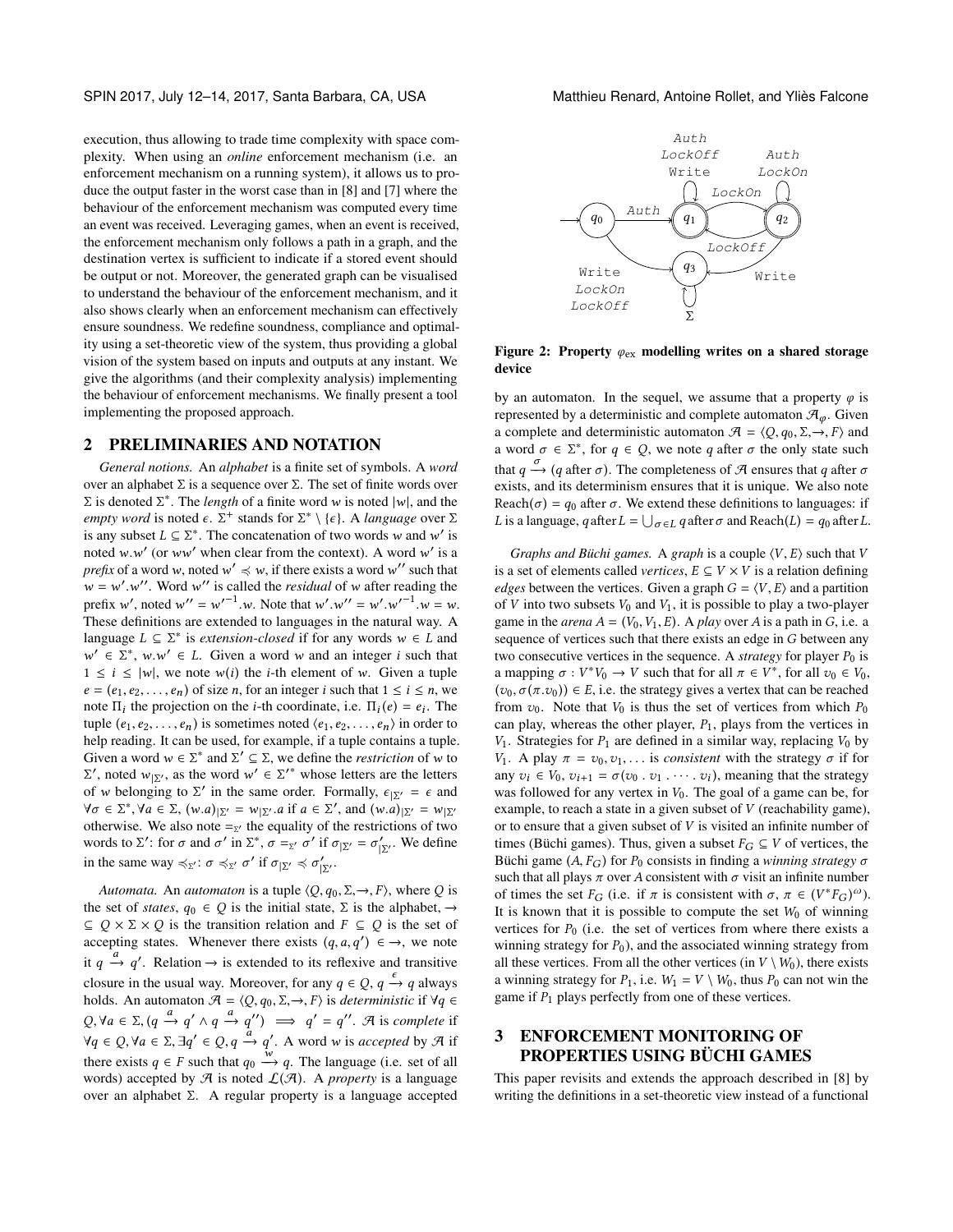way and proposing a new synthesis technique of *Enforcement Mechanisms* (EM) using Büchi games.

In this section,  $\varphi$  is a regular property defined by a complete and deterministic automaton  $\mathcal{A}_{\varphi} = \langle Q, q_0, \Sigma, \rightarrow, F \rangle$ . Recall that the general scheme of an EM is given in Fig. [1,](#page-0-0) where S represents the running system,  $\sigma$  its execution, E the enforcement mechanism,  $\varphi$  the property to enforce, and  $E(\sigma)$  the output of the enforcement mechanism, which should satisfy  $\varphi$ .

We consider uncontrollable events<sup>[1](#page-2-0)</sup> in the set  $\Sigma_u \subseteq \Sigma$ . These events cannot be modified by an EM, so they must be output by the EM whenever they are received. Let us note  $\Sigma_c = \Sigma \setminus \Sigma_u$  the set of controllable events, which can be modified by the EM. An EM can decide to buffer them to delay their emission, but it cannot suppress them (nevertheless, it can delay them endlessly, keeping their order unchanged). $<sup>2</sup>$  $<sup>2</sup>$  $<sup>2</sup>$  Thus, an EM may interleave controllable</sup> and uncontrollable events.

# 3.1 Enforcement Functions and their **Requirements**

We consider an alphabet of actions  $\Sigma$ . We consider functions as sets: a *function* from a set A to a set B is a set  $f \subseteq A \times B$  such that for any element a in A, there is a unique b in B such that  $(a, b) \in f$ . We note  $\mathcal{F}(A, B)$  the set of all functions from A to B. An enforcement function is a description of the input/output behaviour of an EM. It is a function from  $\Sigma^*$  to  $\Sigma^*$ , increasing on  $\Sigma^*$  (with respect to  $\preccurlyeq$ ):

<span id="page-2-5"></span>*Definition 3.1 (Enforcement function).* A function  $f \in \mathcal{F}(\Sigma^*, \Sigma^*)$ is an *enforcement function* if  $\forall i_1 \in \Sigma^*$ ,  $\forall i_2 \in \Sigma^*$ ,  $(i_1 \preccurlyeq i_2 \land (i_1, o_1) \in$ <br> $f \land (i_2, o_2) \in f$   $\implies$   $o_1 \preccurlyeq o_2$ . We note  $\mathcal{F}_e$  the set of all  $f \wedge (i_2, o_2) \in f$   $\implies o_1 \preccurlyeq o_2$ . We note  $\mathcal{F}_{\text{enf}}$  the set of all enforcement functions.

An enforcement function is a function that modifies an execution, and that cannot remove events it has already output.

In the sequel, we define the requirements on an EM and express them on enforcement functions. As stated previously, the usual purpose of an EM is to ensure that the executions of a running system satisfy a property, thus its enforcement function has to be *sound*, meaning that its output always satisfies the property:

<span id="page-2-2"></span>*Definition 3.2 (Soundness).* An enforcement function  $E \in \mathcal{F}_{\text{enf}}$ is *sound* with respect to  $\varphi$  in an extension-closed set  $S \subseteq \sum^*$  if  $\forall i \in S, (i, o) \in f \implies o \models \varphi$ . We note  $\mathcal{F}_{\text{snd}}(S)$  the set of all enforcement functions that are sound in S.

The reception of uncontrollable events could lead to the property not being satisfied by the output of the enforcement mechanism. Moreover, some uncontrollable sequences could lead to a state of the property that would be a non-accepting sink state. Thus, the enforcement mechanism would not be able to make the property satisfied. Consequently, in Definition [3.2,](#page-2-2) soundness is not defined for all words in  $\Sigma^*$ , but in a subset S, since the property could not be enforceable from the initial state. In practice, for an EM to be be enforceable from the initial state. In practice, for an EM to be effective, S needs to be extension-closed to ensure that the property is always satisfied once it has been.

The usual notion of *transparency* in enforcement monitoring (cf. [\[6,](#page-9-0) [9\]](#page-9-1)) states that the output of an enforcement function is the longest prefix of the input satisfying the property, implying that correct executions are left unchanged. However, because of uncontrollable events, events may be released in a different order from the one they are received. Therefore, transparency can not be ensured, and we define the weaker notion of *compliance*.

<span id="page-2-6"></span>*Definition 3.3 (Compliance).*  $E \in \mathcal{F}_{\text{enf}}$  is *compliant* with respect to  $\Sigma_u$  and  $\Sigma_c$ , noted compliant $(E, \Sigma_u, \Sigma_c)$ , if  $\forall i \in \Sigma^*, (i, o) \in E \implies$  $(0 \leq_{\Sigma_{\rm c}} i \wedge \sigma =_{\Sigma_{\rm u}} i \wedge \forall u \in \Sigma_{\rm u}, ((i.u, \sigma') \in E \implies o.u \leq \sigma'))$ . We note  $\mathcal{F}_{\text{cpl}}(\Sigma_{\text{u}}, \Sigma_{\text{c}})$  the set of all enforcement functions that are compliant with respect to  $\Sigma_u$  and  $\Sigma_c$ .

Intuitively, compliance states that the EM does not change the order of the controllable events and emits uncontrollable events simultaneously with their reception, possibly followed by stored controllable events. When clear from the context, the partition is not mentioned:  $E$  is said to be compliant, we note it compliant $(E)$ , and the set of all compliant functions is then denoted  $\mathcal{F}_{\text{cpl}}$ .

We say that a property  $\varphi$  is *enforceable* whenever there exists a compliant function that is sound with respect to  $\varphi$ .

In addition, an enforcement mechanism should be optimal in the sense that its output sequences should be maximal while preserving soundness and compliance. We define the optimality of sound and compliant enforcement functions as follows:

<span id="page-2-7"></span>*Definition 3.4 (Optimality).* An enforcement function  $E \in \mathcal{F}_{\text{snd}}(S) \cap$  $\mathcal{F}_{\text{cpl}}(\Sigma_{\text{u}}, \Sigma_{\text{c}})$  is *optimal* in S if:

$$
\forall E' \in \mathcal{F}_{\text{snd}}(S) \cap \mathcal{F}_{\text{cpl}}(\Sigma_{\mathbf{u}}, \Sigma_{\mathbf{c}}), \forall i \in S, \forall a \in \Sigma, ((i, o) \in E \cap E' \land (i.a, o') \in E \land (i.a, p') \in E') \implies p' \preccurlyeq o'.
$$

Intuitively, optimality states that outputting a longer word than an optimal enforcement function breaks soundness or compliance. Since it is not always possible to satisfy the property from the beginning, this condition is restrained to an extension-closed subset of  $\Sigma^*$ , as in the definition of soundness (see Definition 3.2) as in the definition of soundness (see Definition [3.2\)](#page-2-2).

<span id="page-2-4"></span>*Example 3.5.* We consider a simple shared storage device. After Authentication, a user can write a value only if the storage is unlocked. (Un)locking the device is decided by another entity, meaning that it is not controllable by the user. Property  $\varphi_{ex}$  (see Fig. [2\)](#page-1-0) formalises the above requirement.  $\varphi_{\text{ex}}$  is not enforceable if the uncontrollable alphabet is  ${LockOn, LockOff, Author}$ <sup>[3](#page-2-3)</sup> since reading<br>the word  $LockOn$  from  $a_2$  leads to  $a_2$ , which is not an accepting the word  $LockOn$  from  $q_0$  leads to  $q_3$ , which is not an accepting state. However, the existence of such a word does not prevent  $\varphi_{\text{ex}}$ from being enforced for some other input words. If word Auth is read, then state  $q_1$  is reached, and from this state, it is possible to enforce  $\varphi_{\text{ex}}$  by emitting Write only when in state  $q_1$ .

### <span id="page-2-8"></span>3.2 Synthesising Enforcement Functions

Example [3.5](#page-2-4) shows that some input words cannot be corrected by the EM because of uncontrollable events. Nevertheless, since the received events may lead to a state from which it is possible to ensure that  $\varphi$  will be satisfied (meaning that for any events received as input, the enforcement mechanism can output a sequence that satisfies  $\varphi$ ), it is then possible to define a subset of  $\Sigma^*$  in which an enforcement<br>function is sound function is sound.

<span id="page-2-0"></span><sup>&</sup>lt;sup>1</sup>This notion of uncontrollable event should not be confused with the notion of uncontrollable transition used in some game theory.

<span id="page-2-1"></span><sup>&</sup>lt;sup>2</sup>This choice appeared to us as the most realistic one. Extending the notions presented in this section in order to handle enforcement mechanisms with suppression is rather simple.

<span id="page-2-3"></span><sup>3</sup>Uncontrollable events are emphasised in italics.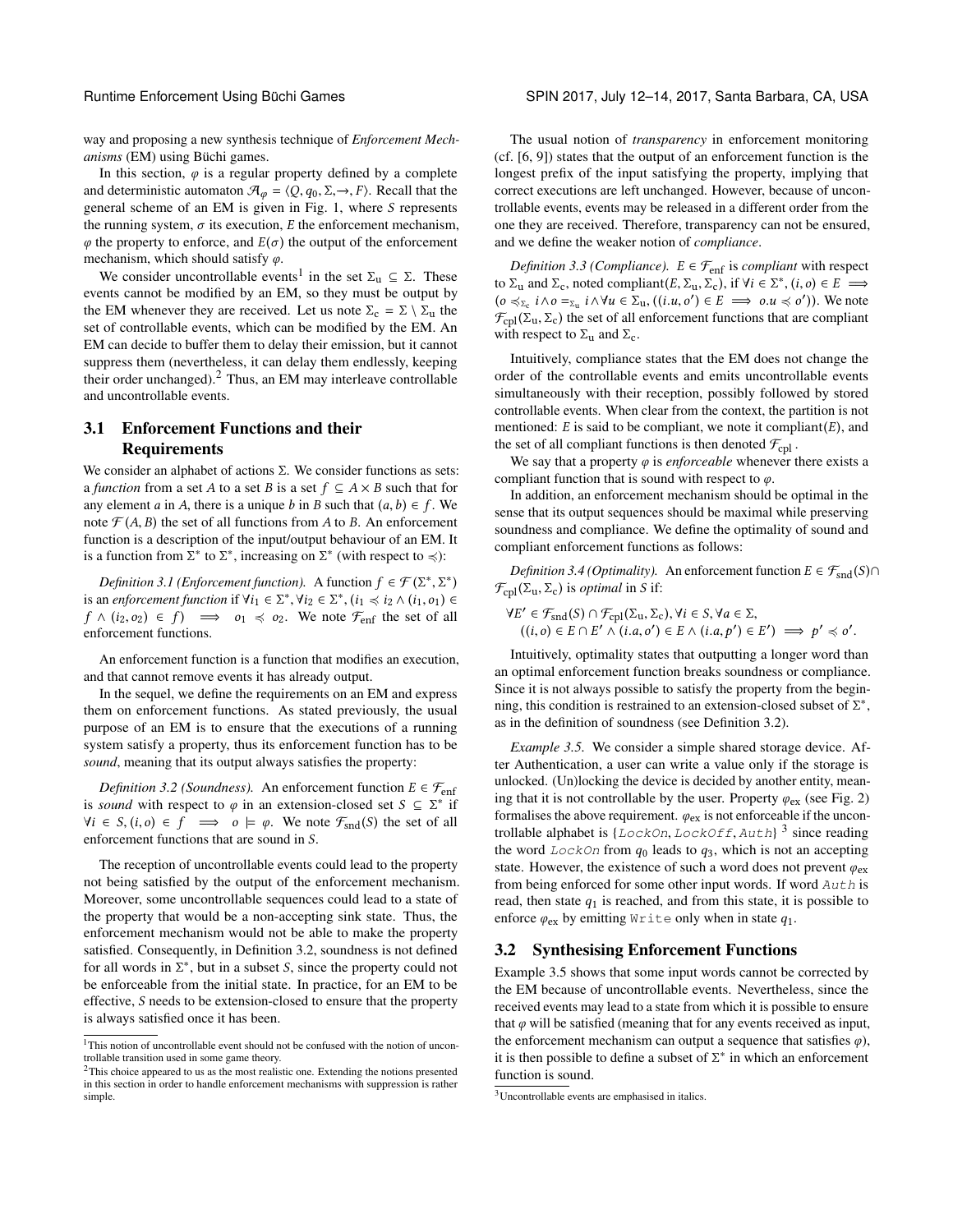SPIN 2017, July 12–14, 2017, Santa Barbara, CA, USA Matthieu Renard, Antoine Rollet, and Yliès Falcone

A compliant enforcement mechanism may store the received controllable events to emit them after having received another event, possibly uncontrollable. To ensure soundness, the enforcement mechanism must know if it is possible to emit some of its stored controllable events in order to reach an accepting state, from which it will be able to reach an accepting state even if some uncontrollable events are received later on. Thus, it should compute the set of words it can emit to reach such an accepting state. This set will be called G, and to define it, we solve a Büchi game over a graph representing the possible actions of an enforcement monitor. Solving a Büchi game is made by computing a set of nodes of the graph from which there exists a winning strategy. Then, from any of these winning nodes, the player can always come back to a Büchi state, whatever the strategy of the adversary is. Here, we construct a graph such that the enforcement mechanism is a player, and we compute its winning nodes, with the Büchi nodes representing a valid execution. The vertices of the graph are composed of a state in  $Q$  and the stored controllable events of the enforcement mechanism. There exists two of each of these vertices, one that belongs to player  $P_0$  and one that belongs to player  $P_1$ . Player  $P_0$  represents the enforcement mechanism, and  $P_1$  the environment.

<span id="page-3-2"></span>*Definition 3.6 (Game graph)*. The game graph  $G$  is defined as  $G = \langle V, E \rangle$ , where

- $V = Q \times \Sigma_c^* \times \{0, 1\},$ <br>•  $F_t = \frac{f}{a} \times \frac{g}{b} \times \frac{f}{a}$
- $E_1 = \{(\langle q, w, 0 \rangle, \langle q, w, 1 \rangle) \in V \times V\},\$
- $E_2 = \{ (\langle q, c, w, 0 \rangle, \langle q \text{ after } c, w, 0 \rangle) \in V \times V \mid c \in \Sigma_c \},\$
- $E_3 = \{ (\langle q, w, 1 \rangle, \langle q \text{ after } u, w, 0 \rangle) \in V \times V \mid u \in \Sigma_u \},\$
- $E_4 = \{(\langle q, w, 1 \rangle, \langle q, w.c, 0 \rangle) \in V \times V \mid c \in \Sigma_c\},\$
- $E_5 = \{(\langle q, w, 1 \rangle, \langle q, w, 0 \rangle) \in V \times V\},\$
- $E = E_1 \cup E_2 \cup E_3 \cup E_4 \cup E_5$ .

A vertex  $\langle q, w, l \rangle \in V$  represents the state of the enforcement mechanism:  $q \in Q$  is the state of  $\mathcal{A}_{\varphi}$  that has been reached so far by the output of the enforcement mechanism,  $w \in \sum_{k=0}^{8}$  is the stored controllable events of the enforcement mechanism, and  $l \in \{0, 1\}$ controllable events of the enforcement mechanism, and  $l \in \{0, 1\}$ indicates that the vertex belongs to the player  $P_l$ . In the definition<br>of  $F$  each set of edges represents an action of the enforcement of E, each set of edges represents an action of the enforcement mechanism or the environment. The enforcement mechanism can only take two decisions: doing nothing, i.e. letting the environment play (set  $E_1$ ), or emitting the first stored controllable event (set  $E_2$ ), in which case it continues to play (since the destinations of the edges in  $E_2$  belong to  $P_0$ ). The sets  $E_3$  and  $E_4$  represent the reception of an uncontrollable and a controllable event, respectively. Receiving an event lets the enforcement mechanism  $(P_0)$  play. Since games are infinite, and we only consider finite executions, the environment can also decide to let the enforcement mechanism play without any new event (set  $E_5$ ). This allows us to consider finite executions that produce an infinite path in the game by looping on an edge in  $E_1$  and then one in  $E_5$ .

Unfortunately, this graph has an infinite number of vertices, it is thus not possible to compute the set of winning vertices for a Büchi game over it. To overcome this, the graph is reduced to a graph with a finite number of vertices. To do this, first note that the number of vertices is infinite because the set  $\Sigma_c^*$  is not bounded. Thus,  $\Sigma_c^*$ <br>must be abstracted to a finite set. Since the goal is to reach a state must be abstracted to a finite set. Since the goal is to reach a state in  $F$ , the stored controllable events are used to reach some states in  $Q$ . Since  $Q$  is finite, having more controllable events than  $|Q|$ 

means that (following the Pumping lemma) there is a loop, i.e. some state in Q is reached twice when emitting all the controllable events. Thus, the enforcement mechanism can emit all the events until it reaches this state for the second time, and then its decision will only depend on the remaining controllable events. Thus, the number of controllable events can be reduced to at most  $|Q|$ . More precisely, we can reduce  $\Sigma_c^*$  to the set of words that allow to reach a new state<br>(i.e. a state that is not reached by one of its prefixes) from at least (i.e. a state that is not reached by one of its prefixes) from at least one state in Q. Let us call this set  $\Sigma_c^n$ , and define it as follows:

 $\Sigma_c^n = \{ w \in \Sigma_c^* \mid \exists q \in Q, \exists c \in \Sigma_c, \forall w' \preccurlyeq w, q \text{ after } w.c \neq q \text{ after } w' \}$ 

As explained previously, since Q is finite,  $\Sigma_c^n$  is finite as well.<br>we let us redefine G to an abstraction of the game graph: Now, let us redefine  $G$  to an abstraction of the game graph:

<span id="page-3-3"></span>*Definition 3.7 (Abstracted game graph).*  $G = \langle V', E' \rangle$ , where  $= O \times \mathbb{S}^n \times 10, 11$  and  $F'$  is the same set as  $F$ , but considering  $V' = Q \times \Sigma_0^n \times \{0, 1\}$ , and E' is the same set as E, but considering vertices in V' instead of V vertices in  $V'$  instead of  $V$ .

 $G$  then has a finite number of vertices. Let us now consider  $W_0 \subseteq V$  the set of vertices that are winning for  $P_0$  in the Büchi game over  $G$ , with the set of Büchi (accepting) vertices being  $F \times \sum_{c}^{n} \times \{0, 1\}$ .

<span id="page-3-0"></span>*Example [3](#page-3-0).8.* The graph in Fig. 3 is computed from property  $\varphi_{ex}$ , with Write abbreviated w in the second member of the nodes. The Büchi nodes are double circled, and the winning nodes for player 0 (i.e. nodes in  $W_0$ ) are in blue and rounded rectangles. Each edge has a different colour and a different head depending on the set it belongs to. Blue edges (empty triangular head) belong to  $E_1$ , green edges (filled triangular head) belong to  $E_2$ , orange edges (empty diamond head) belong to  $E_4$ , and red edges (filled diamond head) belong to  $E_3 \cup E_5$ . Each edge is represented only once, even if there are multiple edges in the set (for example, because multiple uncontrollable events lead to the same state from one state). The squared vertex is the initial vertex, and "−" stands for " $\epsilon$ " (empty buffer). Since the initial vertex is black (not rounded), this means that it is impossible to ensure that the property will be satisfied from the beginning. The only way to reach a winning state is to follow a red edge from a vertex in  $\{q_0\} \times \{\epsilon, w, w, w\} \times \{1\}$ , that corresponds to receiving the uncontrollable event Auth (since it leads to a state in  ${q_2} \times {\epsilon, w, w, w} \times {0}$ . Then, Write events can only be emitted when in state  $q_1$ . This behaviour is the one expected, since in  $\varphi_{ex}$ , the only way to reach a state in F from  $q_0$  is to follow a path labelled by  $Auth$ , and then  $q_1$  is reached, from which it is possible to emit Write events, but if some uncontrollable events are received that lead to  $q_2$ , one must wait an event LockOff to go back to  $q_1$  and be able to emit another  $Write$  event.

Now, we can use  $W_0$  to define G, the set of words that can be emitted from a state  $q \in Q$  by an enforcement mechanism with a buffer  $\sigma \in \Sigma_{c}^{*}$ .

*Definition 3.9 (G).* For a state  $q \in Q$  and a word of controllable events  $\sigma \in \Sigma_c^*$ , we define the set  $G(q, \sigma)$  as follows:

$$
G(q, \sigma) = \{ w \in \Sigma_c^* \mid w \preccurlyeq \sigma \land q \text{ after } w \in F \land
$$
  
 
$$
\langle q \text{ after } w, \max_{\preccurlyeq} (\{ w' \preccurlyeq w^{-1} . \sigma \mid w' \in \Sigma_c^n \}), 1 \rangle \in W_0 \}.
$$

Intuitively, G is the set of words that can be output by a compliant enforcement mechanism to ensure soundness.

<span id="page-3-1"></span>Now, we use G to define the functional behaviour of the enforcement mechanism.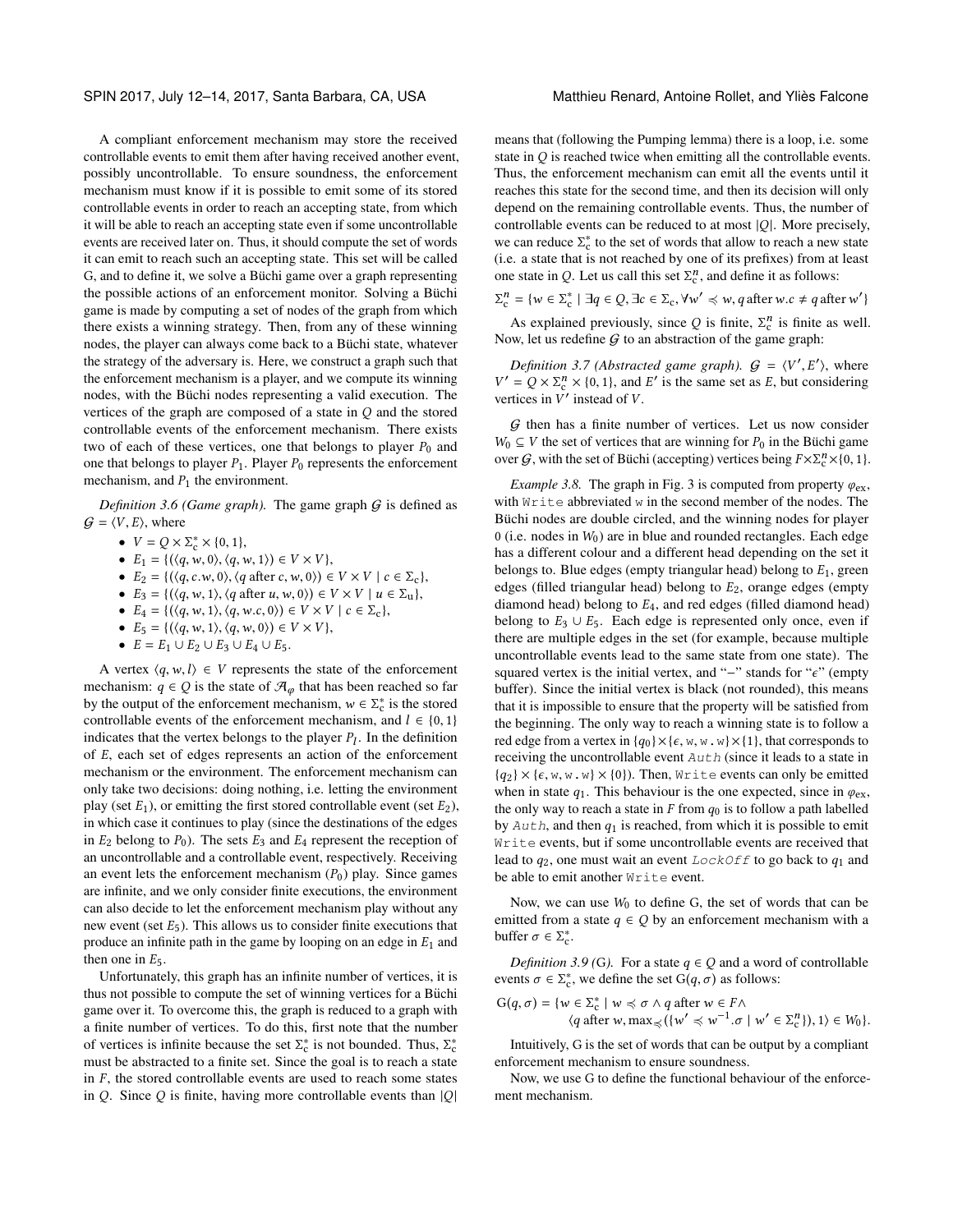

Figure 3: Graph of the game associated to  $\varphi_{\text{ex}}$ 

*Definition 3.10 (Functions* store<sub>φ</sub>, E<sub>φ</sub>).<sup>[4](#page-4-0)</sup> Function store<sub>φ</sub> ∈  $\Sigma^* \times (\Sigma^* \times \Sigma_c^*)$  is defined by induction on its first member as follows:

•  $(\epsilon, \langle \epsilon, \epsilon \rangle) \in \text{store}_{\varphi};$ 

Runtime Enforcement Using Büchi Games Service SPIN 2017, July 12–14, 2017, Santa Barbara, CA, USA

• for 
$$
\sigma \in \Sigma^*
$$
 and  $a \in \Sigma$ , let  $(\sigma, \langle \sigma_s, \sigma_c \rangle) \in \text{store}_{\varphi}$ , then:  
\n
$$
\begin{cases}\n(\sigma.a, \langle \sigma_s.a. \sigma'_s, \sigma'_c \rangle) \in \text{store}_{\varphi} & \text{if } a \in \Sigma_u \\
(\sigma.a, \langle \sigma_s. \sigma''_s, \sigma''_c \rangle) \in \text{store}_{\varphi} & \text{if } a \in \Sigma_c\n\end{cases}
$$
, where:  
\n
$$
\kappa_{\varphi}(q, w) = \max_{\preceq} \langle G(q, w) \cup \{\epsilon\} \rangle, \text{ for } q \in Q \text{ and } w \in \Sigma_c^*
$$
,  
\n
$$
\sigma'_s = \kappa_{\varphi}(\text{Reach}(\sigma_s.a), \sigma_c), \qquad \sigma'_c = \sigma'_s \qquad \sigma'_c.
$$
  
\n
$$
\sigma''_s' = \kappa_{\varphi}(\text{Reach}(\sigma_s), \sigma_c.a), \qquad \sigma''_c' = \sigma''_s \qquad \qquad (\sigma_c.a).
$$

<span id="page-4-1"></span>The enforcement function  $E_{\varphi} \in \mathcal{F}_{\text{enf}}$  is defined as:

$$
\mathrm{E}_{\varphi} = \{(\sigma, \sigma') \mid \exists w \in \Sigma_{\mathrm{c}}^*, (\sigma, \langle \sigma', w \rangle) \in \mathrm{store}_{\varphi}\}.
$$



Figure 4: Enforcement function

Figure [4](#page-4-1) gives a scheme of the behaviour of the enforcement function. Intuitively,  $\sigma_s$  is the word that can be released as output, whereas  $\sigma_c$  is the buffer containing the events that are already read/received, but cannot be released as output yet because they lead to an unsafe state from which it would be possible to violate the property reading only uncontrollable events (i.e. they lead to a vertex in  $W_1 = V \setminus W_0$ . Upon receiving a new event *a*, the enforcement mechanism distinguishes two cases:

- If a belongs to  $\Sigma_u$ , then it is output, as required by compliance. Then, the longest prefix of  $\sigma_c$  that satisfies  $\varphi$  and leads to a vertex in  $W_0$  is also output.
- If a is in  $\Sigma_c$ , then it is added to  $\sigma_c$ , and the longest prefix of this new buffer that satisfies  $\varphi$  and leads to a vertex in  $W_0$ is emitted, if it exists.

In both cases,  $\kappa_{\varphi}$  is used to compute the longest word that can be output, that is the longest word in G for the state reached so far with the current buffer of the enforcement mechanism, or  $\epsilon$  if this set is empty. The parameters of  $\kappa_{\varphi}$  are those which are passed to G, they correspond to the state reached so far by the output of the enforcement mechanism, and its current buffer, respectively.

Some properties are not enforceable (see Example [3.5\)](#page-2-4), but receiving some events may lead to a state from which it is possible to enforce. Therefore, it is possible to define a set of words, called Pre( $\varphi$ ), such that E<sub> $\varphi$ </sub> is sound in Pre( $\varphi$ ), as stated in Proposition [3.14:](#page-5-0)

*Definition 3.11* (Pre). The set of input words  $Pre(\varphi) \subseteq \Sigma^*$  is fined as follows: defined as follows:

$$
Pre(\varphi) = \{ \sigma \in \Sigma^* \mid G(Reach(\sigma_{|\Sigma_u}), \sigma_{|\Sigma_c}) \neq \emptyset \}. \Sigma_c^*
$$

Intuitively, Pre $(\varphi)$  is the set of words in which  $E_{\varphi}$  is sound. This set is extension-closed, as required by Definition [3.2.](#page-2-2) In  $E_{\varphi}$ , using  $W<sub>0</sub>$  ensures that once the set G is not empty, then it will never be afterwards, whatever events are received. Thus,  $Pre(\varphi)$  is the set of input words such that the output of  $E_{\varphi}$  belongs to G. Since  $E_{\varphi}$ outputs only uncontrollable events until G becomes non-empty, the definition of  $Pre(\varphi)$  considers that the state reached is the one that is reached by emitting only the uncontrollable events of  $\sigma$ , and the corresponding buffer would then be the controllable events of  $\sigma$ .

<span id="page-4-0"></span> ${}^4E_{\varphi}$  and store<sub> $\varphi$ </sub> depend on  $\Sigma_u$  and  $\Sigma_c$ , but we did not write it in order to lighten the notations.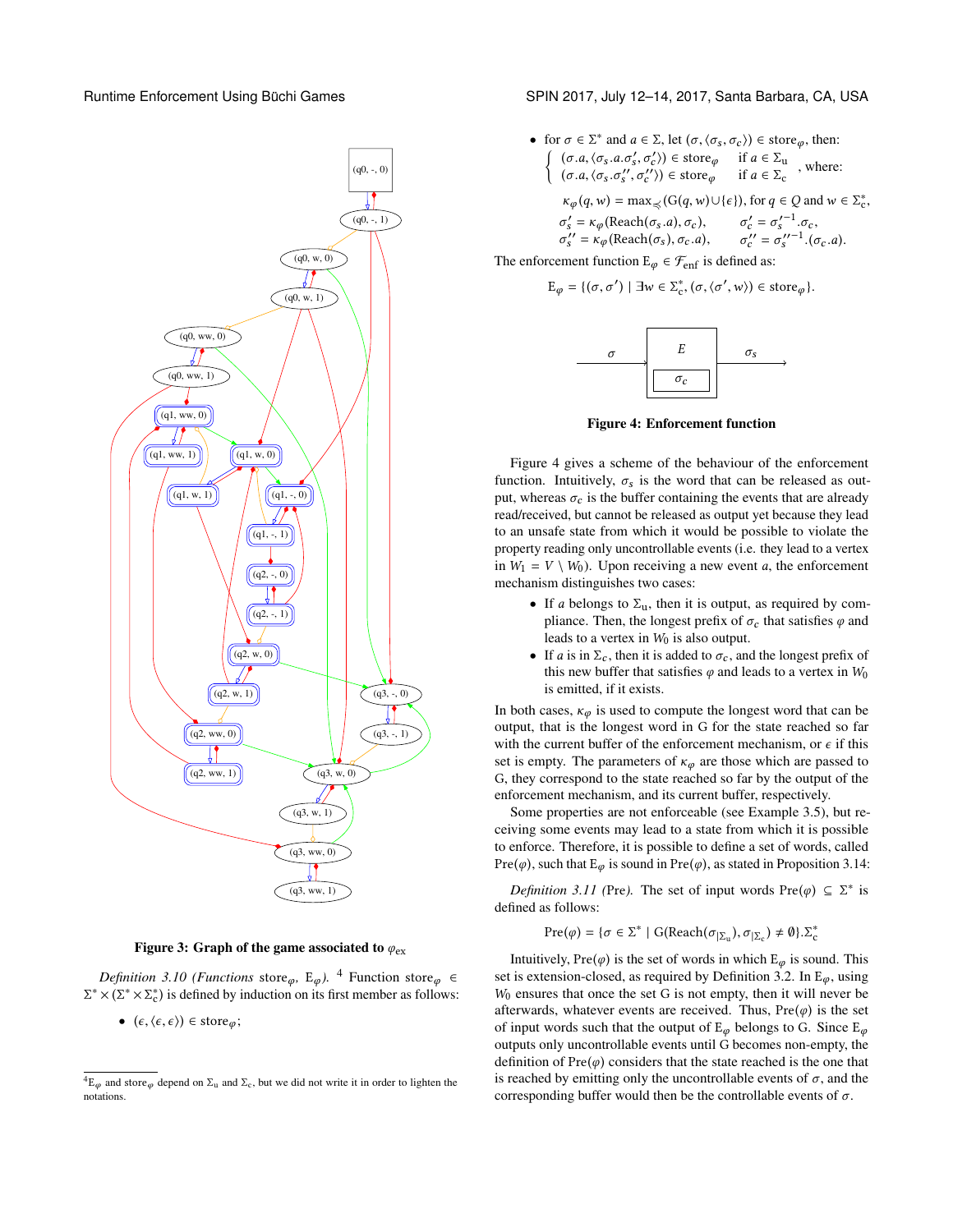*Example 3.12.* Considering the property  $\varphi_{\text{ex}}$  as shown in Fig. [2,](#page-1-0) with the uncontrollable alphabet  $\Sigma_{\mathbf{u}} = \{ \text{Aut } h, \text{LockOff}, \text{LockOn} \},\$ Pre( $\varphi_{\text{ex}}$ ) = Write<sup>\*</sup>.Auth.Σ<sup>\*</sup>. Indeed, from the initial state  $q_0$ , is incontrollable event say *LockOff* is received then  $q_0$  is if an uncontrollable event, say  $LockOff$ , is received, then  $q_3$  is reached, which is a non-accepting sink state, and thus any vertex in  $\{q_3\} \times \Sigma_c^n \times \{0, 1\}$  will not be in  $W_0$ . In order to reach a vertex<br>in  $W_0$  (i.e., a vertex in  $\{q_1, q_2\} \times \Sigma^n \times \{0, 1\}$ ) it is necessary to read in  $W_0$  (i.e. a vertex in  $\{q_1, q_2\} \times \Sigma_c^n \times \{0, 1\}$ ), it is necessary to read<br> $\lambda$ ut b. Once  $\lambda$ ut b is read,  $q_1$  is reached, and from there, all un-Auth. Once Auth is read,  $q_1$  is reached, and from there, all uncontrollable events lead to either  $q_1$  or  $q_2$ . The same holds true from  $q_2$ . Thus, it is possible to stay in the accepting states  $q_1$  and  $q_2$ , by delaying Write events when in  $q_2$  until a LockOff event is received. Consequently,  $\{q_1, q_2\} \times \Sigma_c^n \times \{0, 1\} \subseteq W_0$ , and thus<br>Pre(a) =  $W \text{min} \cap \Sigma_c^*$  and  $W \text{min} \cap \Sigma_c^*$  since  $W \text{min} \cap \Sigma_c^*$  caughts can be buffered Pre( $\varphi_{\text{ex}}$ ) = Write\*.Auth. $\Sigma^*$ , since Write events can be buffered while in state  $a_2$  until event  $\lambda$ uth is received leading to a vertex in while in state  $q_0$  until event  $Auth$  is received, leading to a vertex in  ${q_1} \times (\text{Write}^* \cap \Sigma_c^n) \times {0, 1} \subseteq W_0.$ <br>Considering the property  $\emptyset$  define

Considering the property  $\varphi_{\text{ex}}$  defined in Fig. [2,](#page-1-0) we illustrate in Table [1](#page-5-1) the enforcement function by showing the evolution of  $\sigma_s$ and  $\sigma_c$  with input  $\sigma =$  Auth. LockOn. Write. LockOff.

**Table 1: Evolution of**  $(\sigma, \langle \sigma_s, \sigma_c \rangle) \in \text{store}_{\varphi_{\text{ev}}}$ 

<span id="page-5-1"></span>

| $\sigma_{s}$              | $\sigma_c$          |
|---------------------------|---------------------|
|                           |                     |
| Auth                      | $\epsilon$          |
| Auth.LockOn               |                     |
| Auth. LockOn              | $Wri\vdash \varphi$ |
| Auth.LockOn.LockOff.Write | $\epsilon$          |
|                           |                     |

 $E_{\varphi}$  (as per Definition [3.10\)](#page-3-1) is an enforcement function that is sound with respect to  $\varphi$  in Pre( $\varphi$ ), compliant with respect to  $\Sigma_u$  and  $\Sigma_c$ , and optimal in Pre( $\varphi$ ).

PROPOSITION 3.13. E<sub>φ</sub> is an enforcement function as per Defi*nition [3.1.](#page-2-5)*

*Sketch of proof.* We have to show that for all  $\sigma$  and  $\sigma'$  in  $\Sigma^*$ ,  $\sigma \to \epsilon \Gamma$   $\Lambda(\sigma \sigma' \sigma') \in \Gamma$   $\longrightarrow \sigma \prec \sigma'$  Following the  $(\sigma, \sigma_o) \in \mathbb{E}_{\varphi} \wedge (\sigma, \sigma', \sigma_o') \in \mathbb{E}_{\varphi} \implies \sigma_o \preccurlyeq \sigma_o'$ . Following the definition of stare this holds provided that  $\sigma' \in \Sigma$  (i.e.  $\sigma'$  is a definition of storeφ, this holds provided that  $\sigma' \in \Sigma$  (i.e.  $\sigma'$  is a word of size 1). Since ∠ is an order it follows that the proposition word of size 1). Since  $\preccurlyeq$  is an order, it follows that the proposition holds for all  $\sigma' \in \Sigma'$ .

<span id="page-5-0"></span>PROPOSITION 3.14. E<sub>φ</sub> is sound with respect to  $\varphi$  in Pre( $\varphi$ ), as *per Definition [3.2.](#page-2-2)*

*Sketch of proof.* We have to show that if  $\sigma \in Pre(\varphi)$ , then  $(\sigma, \sigma_o) \in$  $E_{\varphi} \implies \sigma_o \models \varphi$ . The proof is made by induction on  $\sigma$ . In the induction step, considering  $a \in \Sigma$ , we distinguish three cases:

- (1)  $\sigma.a \notin \text{Pre}(\varphi)$ . Then the proposition holds.
- (2)  $\sigma.a \in Pre(\varphi)$ , but  $\sigma \notin Pre(\varphi)$ . Then the input reaches Pre( $\varphi$ ), and since it is extension-closed, all extensions of  $\sigma$ also are in  $Pre(\varphi)$ , and we prove that the proposition holds considering the definition of  $Pre(\varphi)$ .
- (3)  $\sigma \in \text{Pre}(\varphi)$  (and thus,  $\sigma.a \in \text{Pre}(\varphi)$  since it is extensionclosed). Then, we prove that the proposition holds, based on the definition of store $\varphi$ , and more precisely on the definition of G, that uses  $W_0$  to ensure that there always exists a compliant output that satisfies  $\varphi$ .

<sup>P</sup>ROPOSITION 3.15. <sup>E</sup>φ *is compliant, as per Definition [3.3.](#page-2-6)*



#### <span id="page-5-2"></span>Figure 5: Property that can be enforced by blocking all controllable events  $c$ , thus outputting only the uncontrollable ones  $u$ .

*Sketch of proof.* The proof is made by induction on the input  $\sigma \in \Sigma^*$ . Considering  $\sigma \in \Sigma^*$  and  $a \in \Sigma$ , the proof is straightforward<br>by considering the different values of  $(\sigma, a, \sigma) \in \text{store}$  ( $\sigma, a$ ) by considering the different values of  $(\sigma.a, \sigma_0) \in \text{store}_{\varphi}, (\sigma.a)_{\vert \Sigma_{\mathfrak{u}}},$ <br>and  $(\sigma.a)_{\vert \Sigma_{\mathfrak{u}}}$ , when  $a \in \Sigma$  and  $a \in \Sigma$ and  $(\sigma.a)_{|\Sigma_c}$ , when  $a \in \Sigma_c$  and  $a \in \Sigma_u$ .

REMARK 1. *Notice that for some properties, an enforcement function that would block all controllable events may still be sound and compliant. Consider for instance the property represented in Fig. [5,](#page-5-2) where* c *is a controllable event, and* u *an uncontrollable event. Then, outputting only the event* u *and buffering all the* c *events allows us to stay in state*  $q_0$ , which is sound since  $\{q_0\} \times (c^* \cap \Sigma_c^n) \times \{0, 1\}$  ⊆<br>We This means that an enforcement mechanism that blocks all W0*. This means that an enforcement mechanism that blocks all controllable events would be sound and compliant. Nevertheless, if* <sup>c</sup>.<sup>c</sup> *is received, it can be output to reach state* <sup>q</sup>2*, which is also accepting and*  $\{q_2\} \times \Sigma_c^n \times \{0, 1\} \subseteq W_0$ . Then it is possible to release<br>more events. Therefore, an enforcement mechanism that would *more events. Therefore, an enforcement mechanism that would output two* c *events when they are received would be "better" than the first one blocking all of them, in the sense that its output would be longer (and thus closer to the input).*

For any given input  $\sigma \in Pre(\varphi)$ ,  $E_{\varphi}(\sigma)$  is the longest possible word that ensures soundness and compliance, that is controllable events are blocked only when necessary. Thus,  $E_{\varphi}$  is also optimal in  $Pre(\varphi)$ :

PROPOSITION 3.16.  $E_{\varphi}$  *is optimal in* Pre $(\varphi)$ *, as per Definition [3.4.](#page-2-7)*

*Sketch of proof.* The proof is made by induction on the input  $\sigma \in \Sigma^*$ . Once  $\sigma \in \text{Pre}(\varphi)$ , we know that  $(\sigma, \sigma_0) \in E_{\varphi} \implies \sigma_0 \models \varphi$ <br>since E is sound in Pre $(\varphi)$ . E is optimal because in store since  $E_{\varphi}$  is sound in Pre( $\varphi$ ).  $E_{\varphi}$  is optimal because, in store $_{\varphi}$ ,  $\kappa_{\varphi}$ provides the longest possible word. If a longer word were output, then either the output would not satisfy  $\varphi$ , or it would lead to a vertex that is not in  $W_0$ , meaning that there would exist an uncontrollable word leading to a non-accepting state and to a vertex that would not be in  $W_0$ . Then, the enforcement mechanism would have to output some controllable events from the buffer to reach an accepting state, but since the vertex is not in  $W_0$ , there would exist again an uncontrollable word leading to a non-accepting state and a vertex not in  $W_0$ . By iterating, the buffer would become  $\epsilon$  whereas the output of the enforcement mechanism would be leading to a nonaccepting state. Therefore, outputting a longer word would mean that the function is not sound. This means that  $E_{\varphi}$  is optimal in  $Pre(\varphi)$ , since it outputs the longest word that allows us to be both sound and compliant.

#### 3.3 Enforcement Monitors

Enforcement monitors are operational descriptions of enforcement mechanisms. We give a representation of an enforcement mechanism for a property  $\varphi$  as an input/output transition system. The input/output behaviour of the enforcement monitor is the same as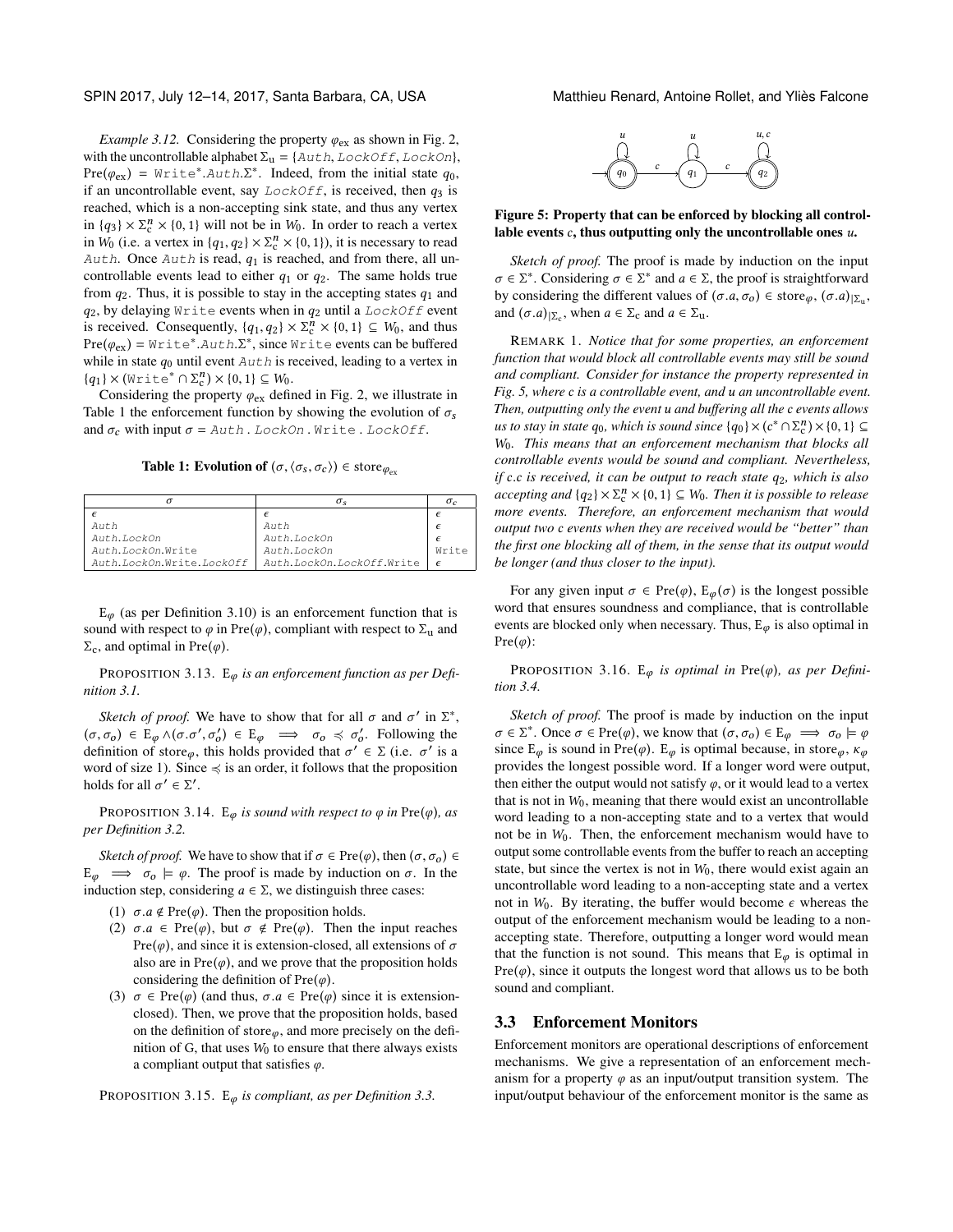the one of the enforcement function  $E_{\varphi}$  defined in Section [3.2.](#page-2-8) Enforcement monitors are purposed to ease the implementation of enforcement mechanisms, since they give an operational representation of the enforcement mechanism.

*Definition 3.17 (Enforcement monitor).* An *enforcement monitor* E for *φ* is a transition system  $\langle C^{\mathcal{E}}, c_0^{\mathcal{E}}, \Gamma^{\mathcal{E}}, \hookrightarrow_{\mathcal{E}} \rangle$  such that:

- $C^{\mathcal{E}} = Q \times \Sigma^*$  is the set of configurations.<br>•  $C^{\mathcal{E}} = (q_0, \epsilon)$  is the initial configuration
- $c_0^{\mathcal{E}} = \langle q_0, \epsilon \rangle$  is the initial configuration.
- $\Gamma^{\mathcal{E}} = \Sigma^* \times \{\text{dump}(.)\}$ , pass-uncont(.), store-cont(.)}  $\times \Sigma^*$  is the alphabet where the first second and third members are an input alphabet, where the first, second, and third members are an input sequence, an enforcement operation, and an output sequence, respectively.
- $\rightarrow \varepsilon \subseteq C^{\mathcal{E}} \times \Gamma^{\mathcal{E}} \times C^{\mathcal{E}}$  is the transition relation, defined as the smallest relation obtained by applying the following rules in order smallest relation obtained by applying the following rules in order (where  $w / \approx /w'$  stands for  $(w, \approx, w') \in \Gamma$ <br> $\epsilon / \text{dump}(a) / a$ ' stands for  $(w, \bowtie, w') \in \Gamma^{\mathcal{E}}$ ):
	- $-$  Dump:  $\langle q, a, \sigma_c \rangle$   $\xrightarrow{\epsilon / \text{dump}(a)/a}$   $\zeta$   $\langle q', \sigma_c \rangle$ , if  $a \in \Sigma_c$ ,<br>  $G(a, a, \sigma) + \emptyset$  and  $G(a, a, \sigma) + \{c\}$  with  $a' = a$  after a  $G(q, a, \sigma_c) \neq \emptyset$  and  $G(q, a, \sigma_c) \neq {\epsilon}$ , with  $q' = q$  after a,
	- Pass-uncont:  $\langle q, \sigma_c \rangle \xrightarrow{a/\text{pass-uncont}(a)/a} \varepsilon \langle q', \sigma_c \rangle$ , with  $a \in \Sigma_{\mathbf{u}}$  and  $q' = q$  after a,
	- $-$  Store-cont:  $\langle q, \sigma_c \rangle \frac{a/\text{store-cont}(a)/\epsilon}{\epsilon}$   $\langle q, \sigma_c . a \rangle$ , with a ∈  $\Sigma_c$ .

In E, a configuration  $c = \langle q, \sigma \rangle$  represents the current state of the enforcement mechanism. The state  $q$  is the one reached so far in  $\mathcal{A}_{\omega}$  with the output of the monitor. The word of controllable events  $\sigma$  represents the buffer of the monitor, i.e. the controllable events of the input that it has not output yet. Rule dump outputs the first event of the buffer if it can ensure soundness afterwards (i.e. if there is a non-empty word in G, that must begin with this event). Rule pass-uncont releases an uncontrollable event as soon as it is received. Rule store-cont simply adds a controllable event at the end of the buffer. Compared to Section [3.2,](#page-2-8) the second member of the configuration represents buffer  $\sigma_c$  in the definition of store $_{\varphi}$ , whereas  $\sigma_s$  is here represented by state q which is the first member of the configuration, such that  $q = \text{Reach}(\sigma_s)$ .

<span id="page-6-0"></span>PROPOSITION 3.18. *The output of the enforcement monitor* E *for input*  $\sigma$  *is*  $E_{\varphi}(\sigma)$ *.* 

In Proposition [3.18,](#page-6-0) the output of the enforcement monitor is the concatenation of all the outputs of the word labelling the path followed when reading  $\sigma$ . A more formal definition is given in the proof of this proposition, in appendix [A.](#page-12-1)

*Sketch of proof.* The proof is made by induction on the input  $\sigma \in \Sigma^*$ . We just consider the rules that can be applied when receiving<br>a new event. If the event is controllable, then rule store-cont() can a new event. If the event is controllable, then rule store-cont() can be applied, possibly followed by rule dump() applied once or more times. If the event is uncontrollable, then rule pass-uncont() can be applied, again possibly followed by rule dump() applied once or more times. Since rule dump() applies only when there is a nonempty word in G, then this word must begin with the first event of the buffer, and the rule dump() can be applied again if there was a word in G of size at least 2, meaning that there is another non-empty word in the new set G... Thus, the output of all the applications of the rule dump() corresponds to the computation of  $\kappa_{\varphi}$  in the definition of store $\varphi$ , and consequently the outputs of  $\mathcal E$  and  $\mathbb E_{\varphi}$  are the same.

# <span id="page-6-3"></span>4 IMPLEMENTATION

We describe some of the algorithms that allow to use a game graph (as per Definition [3.6\)](#page-3-2) to define an enforcement mechanism. We suppose that the set of winning nodes of the graph is known, as there exist well-known algorithms to compute it.

# 4.1 Algorithms

Algorithm [1](#page-6-1) computes the set  $\Sigma_c^n$  (see Section [3.2\)](#page-2-8), the set of words<br>that allow to reach a state that is unreachable with all its prefixes from that allow to reach a state that is unreachable with all its prefixes from at least one state. Algorithm [1](#page-6-1) uses a recursive function described in Algorithm [2.](#page-6-2) The algorithm builds the words incrementally, adding each possible event to a word in the set, until adding an event does not allow to reach a new state from any state. We make use of arrays of one and two dimensions. Function  $\arctan x \ln t(m, n)$  returns an array of  $m$  rows and  $n$  columns, when  $n$  is not specified, it returns a 1-dimensional array of size  $m$ . The returned array is filled with 0.

```
input : An automaton \mathcal{A} = \{Q = \{q_i \mid i \in [1; n]\}, q_0, \Sigma = \Sigma_u \cup \Sigma_c, \delta, F\}<br>output: The set \Sigma^n as defined in Section 3.2
      output : The set \Sigma_c^n 3.2
    reachable \leftarrow arrayInit(n, n);2 lasts ← arrayInit(n);
 3 \Sigma_c^n \leftarrow {\epsilon};<br>4 for i \leftarrow 1 to n do<br>5 reachable[i
         \begin{aligned} n_c &\leftarrow \{\epsilon\};\\ \text{or } i &\leftarrow 11 \end{aligned}5 reachable[i, i] ← 1;<br>6 lasts[i] ← a<sub>i</sub>:
 6 | lasts[i] \leftarrow q_i;
7 end<br>8 foreach c \in \Sigma_c do
 8 foreach c \in \Sigma_c do<br>
9 \Big| \sum_{c}^{n} \leftarrow \Sigma_c^{n} \cup \text{compute} \Sigma_c^{n} \text{Rec} (\mathcal{A}, c, \text{reachable}, \text{lasts});
    end
```
<span id="page-6-5"></span><span id="page-6-1"></span>**Algorithm 1:** Algorithm for computing  $\Sigma_c^n$ 

```
input :An automaton \mathcal{A} = \{Q = \{q_i \mid i \in [1; n]\}, q_0, \Sigma = \Sigma_u \cup \Sigma_c, \delta, F\},<br>reachable lasts as defined in Algorithm 1, w \in \Sigma^* 1, \mathbf{w} \in \Sigma_c^*<br>The set of all the extensions of w that belong to \Sigma_c^noutput : The set of all the extensions of w that belong to \Sigma_c^n<br>Function comput \epsilon \Sigma^n Rec ( A w reachable lasts)
  1 Function compute\Sigma_c^nRec (A, w, reachable, lasts):<br>
\sum_l^n \leftarrow \emptyset2 \sum_{c}^{n} \leftarrow \emptyset;<br>3 foreach!
 \begin{array}{c|c}\n3 & \text{foreach } c \in \Sigma_c \text{ do} \\
4 & \text{reachableAff}\n\end{array}reachableAfter ← reachable;
 \begin{array}{c|c|c|c} 5 & \text{for } i \leftarrow 1 \text{ to } n \text{ do} \\ \hline 6 & & \text{let } i \in [1:n] \end{array}6 let j \in [1; n] be such that lasts[i] after c = qj;<br>reachable After [i i] \leftarrow 1;
 \begin{array}{|c|c|c|c|}\n\hline\n\text{7} & \text{reachableAfter}[i,j] \leftarrow 1; \\
\hline\n\text{8} & \text{lastsAfter}[i] \leftarrow q_i; \\
\hline\n\end{array}\begin{array}{c|c} \mathbf{s} & \mathbf{0} \\ \mathbf{s} & \mathbf{0} \end{array} lastsAfter[i] \leftarrow q_j;
 9 \mid \cdot end
10 if reachableAfter \neq reachable then<br>11 \sum_{i=1}^{n} \sum_{i=1}^{n} u w lu
\frac{11}{2} \frac{1}{2}\sum_{c}^{n} \leftarrow \sum_{c}^{n} \cup \{w\} \cupcompute\Sigma_c^nRec(\mathcal{A}, \mathsf{w} \cdot \mathsf{c}, \mathsf{reachableAfter}, \mathsf{lastsAfter});12 end
\frac{1}{13} end
14 \parallel return \Sigma_c^n;
     end
```
<span id="page-6-8"></span>Algorithm 2: Function compute $\Sigma_c^n$ Rec

<span id="page-6-2"></span>Algorithm [1](#page-6-1) first initialises  $\Sigma_c^n$  to  $\{\epsilon\}$ . Then, the two arrays reachable and lasts are initialised accordingly, i.e. reachable is filled with 0, with 1 on the diagonal, and lasts[i] is  $q_i$ . Words are then added to  $\Sigma_c^n$  by calling the recursive function<br>compute  $\sum_{i=1}^{n} \beta_i$  described in Algorithm 2. The array reason and low compute $\Sigma_c^n$ Rec described in Algorithm [2.](#page-6-2) The array reachable<br>is an array of size  $n \times n$ , where  $n = |O|$ , such that roachable [*i i*] is an array of size  $n \times n$ , where  $n = |Q|$ , such that reachable[i,j] is equal to 1 if there is a prefix w' of w such that  $q_i$  after  $w' = q_j$ ,<br>and 0 otherwise. The array loot c is an array of size n, such that and 0 otherwise. The array lasts is an array of size  $n$ , such that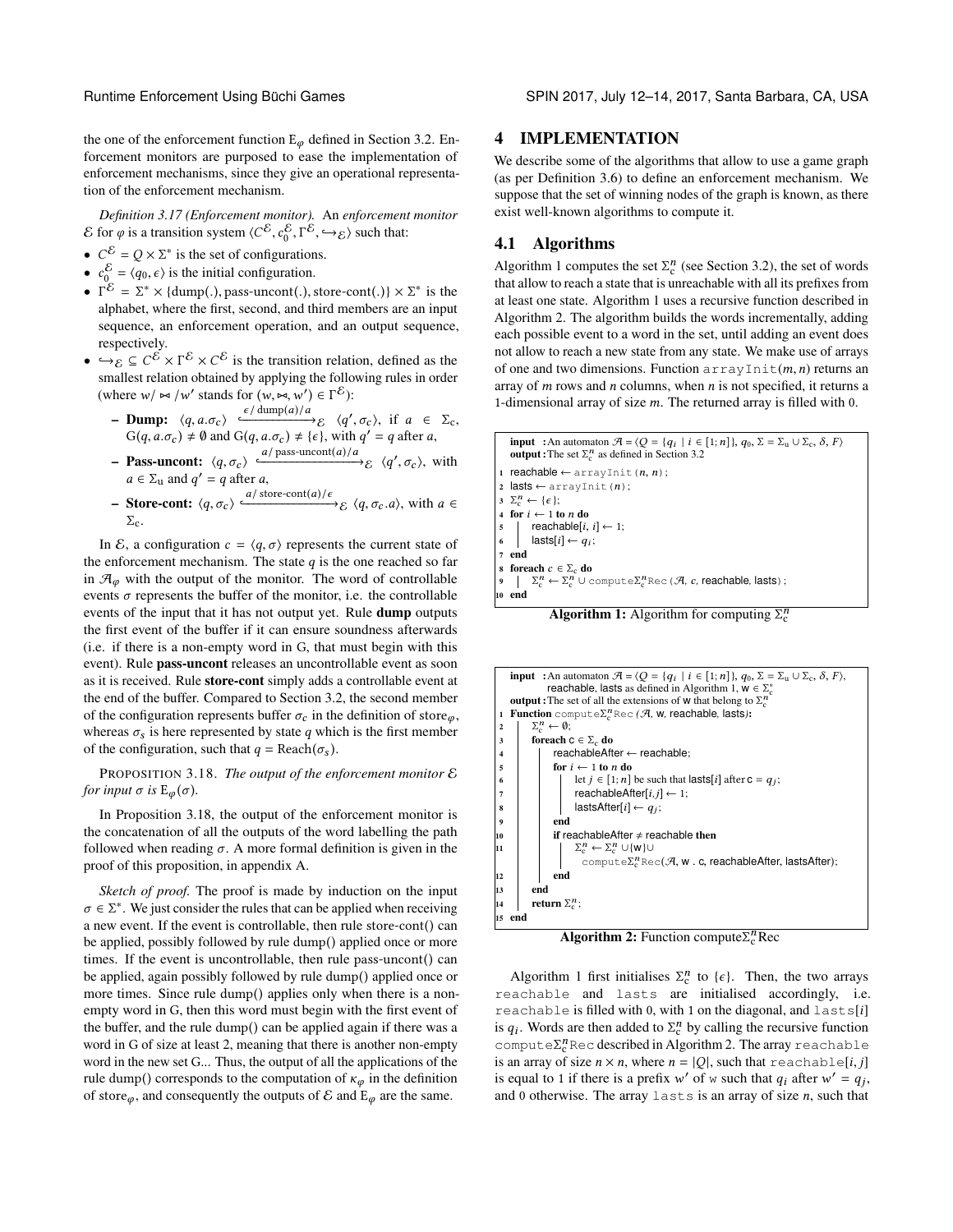for all  $i \in [1;n]$ , lasts[i] = q<sub>i</sub> after w. The function considers recursively all the extensions of w, and add them to  $\Sigma_c^n$  until the array repeated of the stabilises and then returns the computed  $\Sigma^n$ array reachable stabilises, and then returns the computed  $\Sigma_c^n$ .<br>The worst case complexity of Algorithm 1 in terms of assis

The worst-case complexity of Algorithm [1](#page-6-1) in terms of assignments is at most  $2n + |\Sigma_c|^{n^2 - n}$ , where  $n = |Q|$ . Justification of this complexity and termination is given in appendix B.1 complexity and termination is given in appendix [B.1.](#page-12-2)

The following algorithms define the primitives of an enforcement mechanism. A state of the enforcement mechanism is represented by a tuple in  $V \times V \times \Sigma_c^* \times \Sigma^* \times \Sigma^*$ , where V is the set of nodes<br>of the graph G defined in Definition 3.7. The first node represents of the graph  $G$  defined in Definition [3.7.](#page-3-3) The first node represents the node reached by the output of the enforcement (real node), the second one is the strategy node, i.e. the first winning node that can be reached by outputting some events of the buffer, or the node reached by outputting all the buffer if such a node does not exists, the third member is the buffer of the controllable events that have not been output yet, the fourth member is the input, and the fifth is the output.

The first function is enforcerInit (not provided here, due to the lack of space), that returns the initial state of the enforcer, i.e.  $(\langle q_0, \epsilon \rangle, \langle q_0, \epsilon \rangle, \epsilon, \epsilon, \epsilon).$ 



Function enforcerEventReceived(state, event)

Function enforcerEventReceived computes the next state of the enforcer after the reception of an event. If the event is controllable, then only the strategy node is updated; if the event is uncontrollable, then it is immediately emitted and the real node is changed accordingly, then the strategy node is computed from this new node. The complexity of this function is linear in the size of the buffer.

Function enforcerGetStrat returns the strategy to follow. If the strategy node is ahead of the real node, and it is a winning node, then the strategy is to emit the first event of the buffer. Otherwise, the strategy is not to emit. This function has a constant complexity.

Function enforcerEmit emits the first event of the buffer. The real node is updated accordingly, and the strategy node is unchanged except if the real node caught up with it (i.e. they are equal), in which case the strategy node is updated accordingly. The complexity of this function is linear in the size of the buffer.

| <b>input</b> : A state $(r, s, b, i, o)$ of the enforcer                         |  |  |  |  |  |  |
|----------------------------------------------------------------------------------|--|--|--|--|--|--|
| <b>output:</b> EMIT if it is possible to emit some controllable events, DONTEMIT |  |  |  |  |  |  |
| otherwise                                                                        |  |  |  |  |  |  |
| Function enforcerGetStrat ((r, s, b, i, o)):                                     |  |  |  |  |  |  |
| if $r \neq s$ and $s \in W_0$ then<br>$\overline{\mathbf{2}}$                    |  |  |  |  |  |  |
| strat $\leftarrow$ EMIT:<br>3                                                    |  |  |  |  |  |  |
| else<br>$\overline{\mathbf{4}}$                                                  |  |  |  |  |  |  |
| $strat \leftarrow$ DONTEMIT:<br>5                                                |  |  |  |  |  |  |
| end<br>6                                                                         |  |  |  |  |  |  |
| return strat:<br>7                                                               |  |  |  |  |  |  |
| end<br>8                                                                         |  |  |  |  |  |  |
| <b>Function</b> enforcerGetStrat(state)                                          |  |  |  |  |  |  |





<span id="page-7-0"></span>Algorithm 3: Main algorithm to enforce a property

Algorithm [3](#page-7-0) describes the main algorithm that uses all these functions to actually enforce a property. It needs one more function: read() which returns the next input event. The algorithm first creates an enforcement monitor for the given property with enforcerInit, then all the events from the input are read with function read, and fed to the enforcer with function enforcerEventReceived. Then, the enforcer emits a maximal number of events from its buffer with enforcerEmit, i.e. until enforcerGetStrat indicates that is should not emit. Note that emitting events is done by adding the events to the output of the enforcer. The complexity of this algorithm between two calls to read is linear in the size of the buffer, and thus does not depend on the size of the automaton.

#### 4.2 Implementation

We implemented the algorithms in the C programming language. Our tool takes as input a file describing an automaton, and reads the events from its standard input. It outputs information on the evolution of the state of the enforcement mechanism as well as a summary of the execution when it has ended on its standard output. This approach allows us to adapt easily the tool in order to use it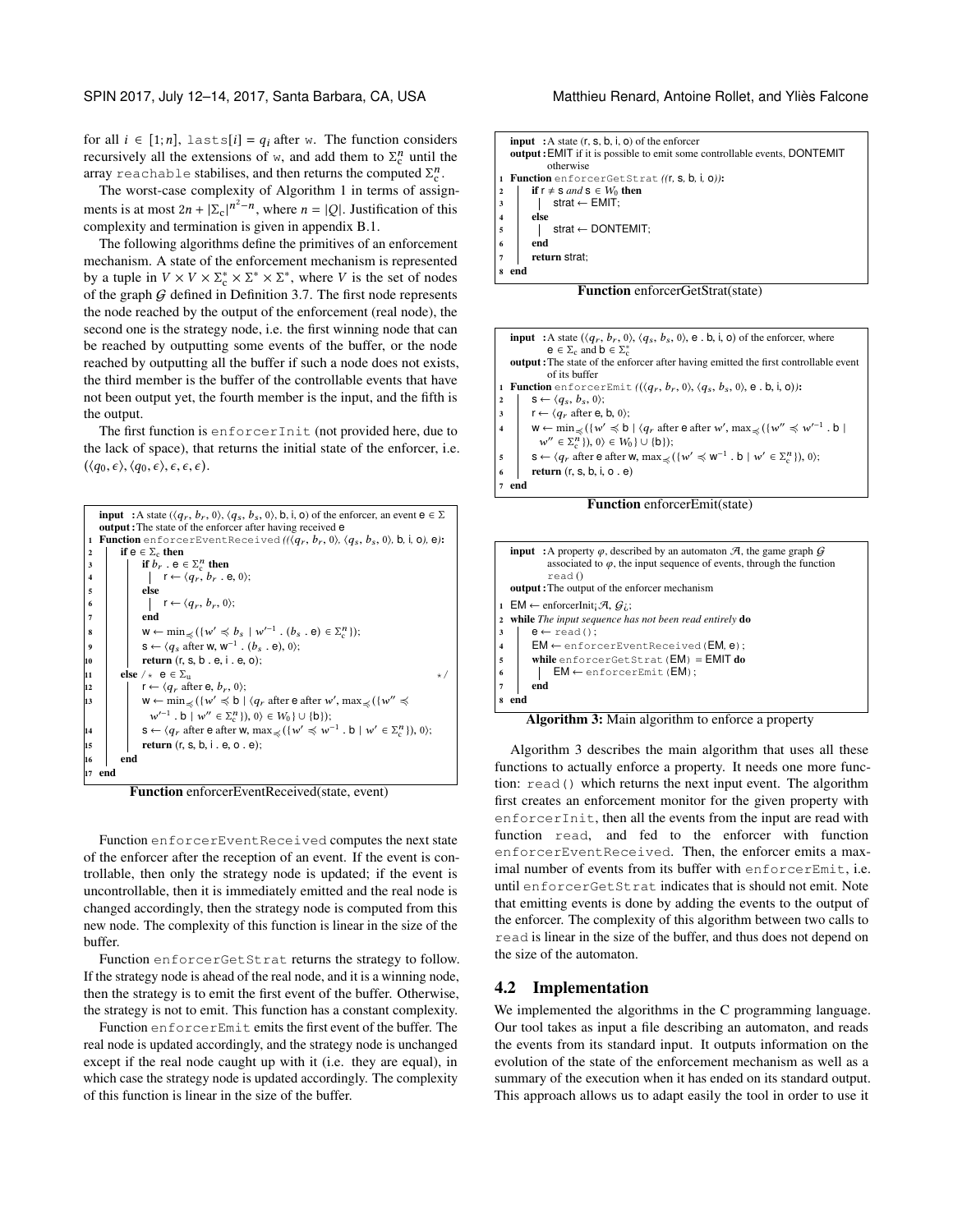with off-the-shelf applications. The tool first creates the game graph from the automaton, then solves the Büchi game on it. Then, the enforcement mechanism is initialised, and then used to compute the controllable events that can be emitted. When the end of the input is reached, the tool displays first the input of the enforcement mechanism, then its output and the remaining events of its buffer at the end of the the execution. Last, it displays a verdict indicating whether the execution ended in an accepting state of the automaton.

*Performance Analysis.* We provide some execution times of our tool, running on the example given in the paper ( $\varphi_{\text{ex}}$ ). We evaluated it on 20 randomly selected inputs of 20 events each. Table [2](#page-9-4) shows the inputs and the corresponding mean times taken by the enforcement mechanism to compute its output after each event. The times are given in nanoseconds. The means have been computed over 100 iterations. The inputs are abbreviated: w stands for Write, f for LockOff, n for LockOn, and a for Auth. The results have been obtained using a computer running Ubuntu 16.04 with a 3.40 GHz Intel Core i7 CPU with 16 GB RAM.

# 5 RELATED WORK AND DISCUSSION

Runtime enforcement was pioneered by the work of Schneider with security automata [\[9\]](#page-9-1), a runtime mechanism for enforcing safety properties. In [\[9\]](#page-9-1), monitors are able to stop the execution of the system once a deviation of the property has been detected. Later, Ligatti et al. proposed edit-automata [\[6\]](#page-9-0), a more powerful model of enforcement monitors able to insert and suppress events from the execution, thus permitting to enforce non-safety properties. Later, Falcone et al. proposed more general models where the monitors can be synthesised from regular properties [\[5\]](#page-8-1). Another recent approach by Dolzehnko et al. [\[4\]](#page-8-2) introduces Mandatory Result Automata (MRAs). MRAs extend edit-automata by refining the input-output relationship of an enforcement mechanism and thus allowing a more precise description of the enforcement abilities of an enforcement mechanism in concrete application scenarios. All these approaches do not consider uncontrollable events.

Basin et al. [\[2\]](#page-8-3) introduced uncontrollable events for security automata [\[9\]](#page-9-1). The approach in [\[2\]](#page-8-3) allows to enforce safety properties where some of the events in the specification are uncontrollable. More recently, they proposed a more general approach [\[1\]](#page-8-0) related to enforcement of security policies with controllable and uncontrollable events. They presented several complexity results and how to synthesise enforcement mechanisms, but no implementation tool is provided.

To our knowledge, two runtime enforcement methods using games have been proposed. In [\[3\]](#page-8-4), Bloem et al. focus on enforcement of safety properties for reactive hardware systems, i.e. systems with boolean signals as inputs and outputs. They propose a method based on a 2-players safety games in order to synthesise a variant of an enforcement monitor called a *safety shield* and present a tool implementing this approach. This shield ensures correctness (i.e. soundness), and minimum interference according to a notion of distance permitting to measure the deviation between the output and the input of the shield. More recently, Wu et al. propose in [\[10\]](#page-9-5) to improve the algorithm of [\[3\]](#page-8-4) in the way that it takes the best recovery strategy among all possible ones, permitting to minimise the deviation, especially in case of burst errors. These two approaches

consider only safety properties and do not support uncontrollable events.

# 6 CONCLUSION AND FUTURE WORK

This paper revisits the work done in [\[8\]](#page-9-2) and introduces another way to compute the behaviour of the defined enforcement mechanisms in case of uncontrollable events using a Büchi game. Thus, we define enforcement monitors at two levels of abstraction, one is functional and the second operational. As in [\[8\]](#page-9-2), we consider that some events are uncontrollable, meaning that they are only observable by the enforcement monitor, that must output them when they are received. We introduce a different way to compute the behaviour of the enforcement mechanism using a Büchi game. that is equivalent to the behaviour of the enforcement mechanism described in [\[7\]](#page-9-3). Given a property, we build a graph over which we solve a Büchi game representing the behaviour of the enforcement mechanism. Even though this graph should have an infinite number of vertices, it is possible to reduce it to a finite number, which allows us to store it. The behaviour of the enforcement mechanism only depends on the "current" vertex in the graph. When receiving an event, the enforcement mechanism only updates the current vertex by following some path in the graph, instead of computing again the set of winning configurations. This reduces the time spent in computing the behaviour of the enforcement mechanism, which is one of the main inconvenience when using enforcement mechanisms on running systems. Computing and storing the graph allows us to compute offline the behaviour of the enforcement mechanism and then to use an online enforcement mechanism with best performances. use the enforcement mechanism online with , which allows us to use devices with very little computational power as enforcement mechanisms. We also provide an new way to describe soundness, compliance and optimality with a global view of the system based on inputs and outputs, and we present an implementation tool showing the effectiveness of the approach.

As a future work, we intend to investigate enforcement of timed properties using timed games. An extension of this work could be to use this method to enforce timed properties, as it is done in [\[7\]](#page-9-3). The graph would be bigger due to the presence of clocks in the automaton, but performances should be improved. The gain in computation would be higher, and this would even be more interesting in this setting since it might allow to enforce timed properties with devices with little computational power.

#### REFERENCES

- <span id="page-8-0"></span>[1] Basin, D., Jugé, V., Klaedtke, F., Zălinescu, E.: Enforceable security policies revisited. ACM Trans. Inf. Syst. Secur. 16(1), 3:1–3:26 (Jun 2013), [http://doi.acm.](http://doi.acm.org/10.1145/2487222.2487225) [org/10.1145/2487222.2487225](http://doi.acm.org/10.1145/2487222.2487225)
- <span id="page-8-3"></span>Basin, D., Klaedtke, F., Zalinescu, E.: Algorithms for monitoring real-time properties. In: Khurshid, S., Sen, K. (eds.) Proceedings of the 2nd International Conference on Runtime Verification (RV 2011). Lecture Notes in Computer Science, vol. 7186, pp. 260–275. Springer-Verlag (2011)
- <span id="page-8-4"></span>[3] Bloem, R., Könighofer, B., Könighofer, R., Wang, C.: Shield synthesis: - runtime enforcement for reactive systems. In: Tools and Algorithms for the Construction and Analysis of Systems - 21st International Conference, TACAS 2015, Held as Part of the European Joint Conferences on Theory and Practice of Software, ETAPS 2015, London, UK, April 11-18, 2015. Proceedings. pp. 533–548 (2015)
- <span id="page-8-2"></span>[4] Dolzhenko, E., Ligatti, J., Reddy, S.: Modeling runtime enforcement with mandatory results automata. International Journal of Information Security 14(1), 47–60 (Feb 2015),<http://dx.doi.org/10.1007/s10207-014-0239-8>
- <span id="page-8-1"></span>Falcone, Y., Mounier, L., Fernandez, J., Richier, J.: Runtime enforcement monitors: composition, synthesis, and enforcement abilities. Formal Methods in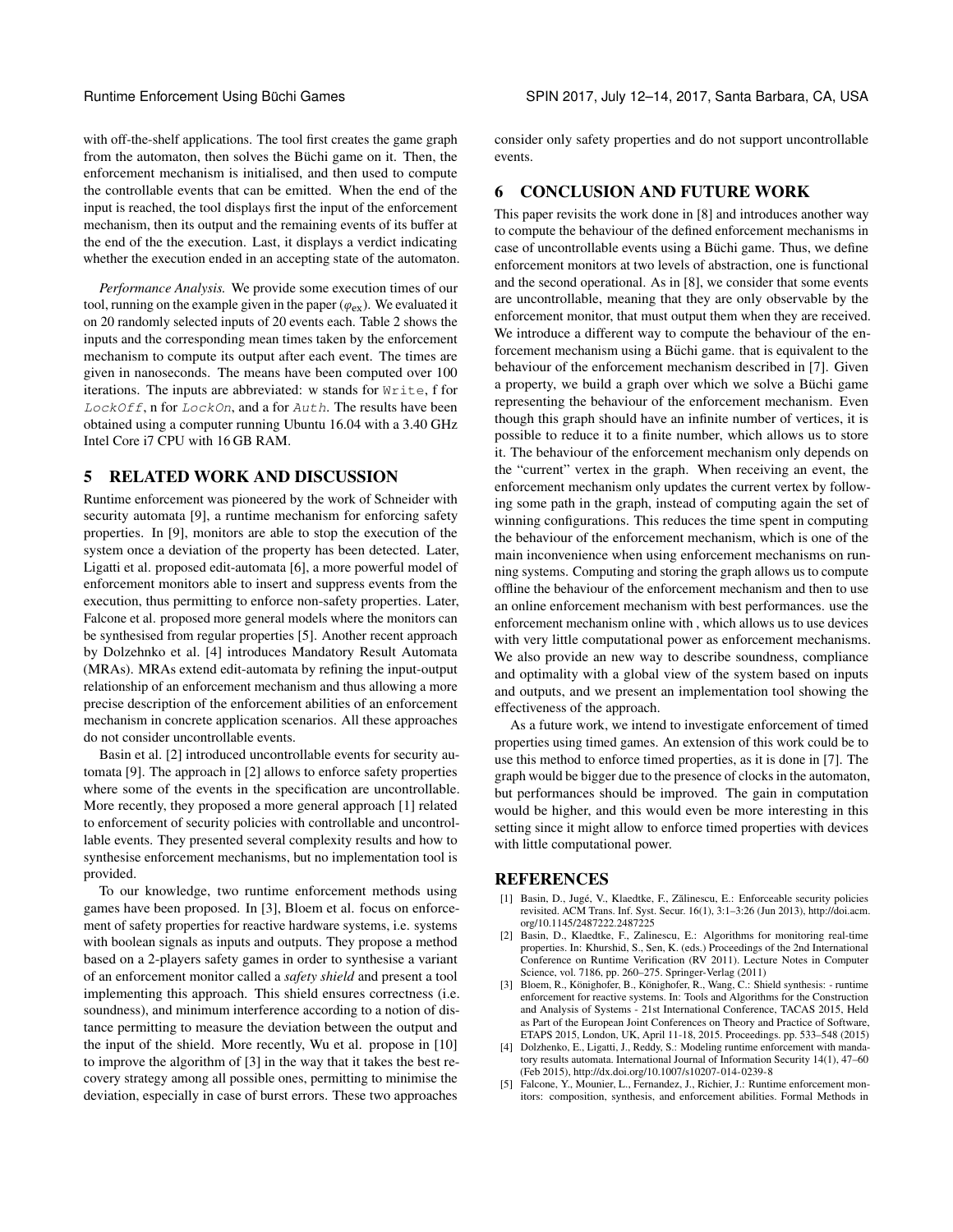Table 2: Table of the mean execution times of our tool for different inputs

<span id="page-9-4"></span>

| Input                                   | <b>Times</b> |      |      |         |         |                 |             |             |                         |         |             |     |      |       |         |                         |     |             |                       |                     |
|-----------------------------------------|--------------|------|------|---------|---------|-----------------|-------------|-------------|-------------------------|---------|-------------|-----|------|-------|---------|-------------------------|-----|-------------|-----------------------|---------------------|
| fnawwwaaawawawfnwwnn                    | 724          | 515  |      |         |         | 355 275 318 287 |             |             | 677 471 321 253         |         | 592         | 233 | 453  | 230   |         | 500 437 231 241 555 607 |     |             |                       |                     |
| ffnnwfawnwfaffnnawnf                    | 707          | 534  |      | 364 423 | 2511    | 345             |             |             | 435   222   314   285   |         | 794         | 389 | 337  | 3201  | 328     | 321                     |     |             | 319 244 453 969       |                     |
| nnwnfnannnawwfaanwnf                    | 726          | 507  | 257  | 470     |         | 336 282         |             | 424 278     |                         | 268 428 | 305         | 218 | 290  | 617   | 372     |                         |     | 312 316 241 | 436 495               |                     |
| aafaaawnffwnfwfaaana                    | 700          | 498  | 394  | 414     | 281     | 320             |             |             | 545 292 320 427         |         | 322         | 288 | 279  | 2821  | 273     |                         |     |             | 275 274 301 383 314   |                     |
| n w f a n f n w a f n a a a w f a a w w | 728          | 307  | 505  | 460     |         | 310 294         |             |             | 412 216 299 317         |         | 425         | 285 | 277  | 2761  | 279     |                         |     |             | 610 368 310 238 379   |                     |
| awfwawawaawwfaannwna                    | 689          | 617  |      | 464 459 |         | 318 432         | 364 287 307 |             |                         |         | 426 285     | 276 | 317  | 274   | 267     |                         |     | 293 287 217 | 437 318               |                     |
| n waanan f n f f n w w f n a n w f      | 692          | 304  | 472  | 452     | 313     | 275             | 417         | 308 277     |                         | 442     | 300         | 281 | 216  |       | 293 610 | 370 317                 |     | 312         | 243 562               |                     |
| a a f f w a a a n a a n a a n w f w a n | 677          | 502  | 392  | 429     | 468     | 346             |             |             | 354 273 314 413         |         | 271         | 278 | 264  | 263   | 278     | 221                     |     |             | 450 324 377 318       |                     |
| wannafnnwffaafwwfwfn                    | 74           | 1309 | 432  | 421     | 293     | 444             |             | 353 272 222 |                         | 621     | 288         | 274 | 275  | 275   | 326     | 289 272                 |     |             | 309 380 315           |                     |
| n w f w a f n w n w n w f w n a a a f a | 710          | 302  | 492  | 221     | 4521    | 317             | 351         |             | 347 591 256             |         | 586         | 226 | 453  | 2241  | 453     |                         |     |             |                       | 428 402 396 458 516 |
| awawnafannwwfwwfnnwn                    | 680          | 620  | 405  | 461     | 344     | 342             |             |             | 405 281 316 432         |         | 223         | 254 | 571  | 300 l | 283     | 303                     |     | 283 383     | 286                   | 365                 |
| wnfwwanwnwnnffffwwnf                    | 77           | 1010 | 501  | 1246    | 426     | 629             |             |             | 454 336 420 240 617     |         |             | 414 | 401  | 3861  |         | 380 379 230 244 531     |     |             |                       | 663                 |
| aanannffnaafwnaawffn                    | 690          | 506  |      | 379 513 |         | 326 333         |             |             | 388 293 306 421         |         | 292         | 284 | 470  | 287   | 280     |                         |     | 278 224 474 | 394                   | 320                 |
| fafwaaawannnfaaaafnn                    | 735          | 503  | 374  | 363     |         | 422 283         | 405 221     |             | 288 323 428             |         |             | 282 | 285  | 2791  | 276     | 272                     |     |             | 268   291   315       | 379                 |
| nnnwwwwwfwnfwnwnwnff                    | 712          | 503  | 3351 | 283     | 314     | 286             | 262 329     |             |                         |         | 788 255 668 | 459 | 230  | 4781  | 228     | 492                     |     |             | 229   515   565   635 |                     |
| aaaawwffafffwwnfnfna                    | 679          | 512  | 345  | 409     | 483     | 369             |             | 430 315 309 |                         | 434     | 294         | 279 | 295  | 287   | 290     | 287                     | 287 |             | 311 387               | 320                 |
| n f w n f n a a n w a n w n w w f a w w | 711          | 529  | 258  | 478     |         | 330 290         |             |             | 422 278 280 217         |         | 462         | 278 | 276  | 5991  | 254     | 240 501                 |     | 420         | 232                   | 368                 |
| ffnawwafwfaanaanwwnf                    | 704          | 519  |      |         |         | 352 418 240 230 |             |             | 365 394 278 630 513     |         |             | 325 | 328  | 305   | 297     | 318 237                 |     | 236         | 497                   | 528                 |
| wanawwwwnawnfffwfnnw                    | 106          | 1320 | 447  | 438     | 2261    | 247             |             |             | 324 352 714 458 388     |         |             | 475 | 1077 | 312   | 282     | 346                     |     | 374   432   | 3241                  | 204                 |
| annfffnnfwafwwfnfnnn                    | 678          | 527  |      | 342 439 | 299 331 |                 |             |             | 359 276 306 598 348 278 |         |             |     | 355  | 2831  | 283     | 282                     | 272 |             | 306 380 308           |                     |

- <span id="page-9-0"></span>System Design 38(3), 223–262 (2011) [6] Ligatti, J., Bauer, L., Walker, D.: Run-time enforcement of nonsafety policies.
- <span id="page-9-3"></span>ACM Trans. Inf. Syst. Secur. 12(3), 19:1–19:41 (Jan 2009) [7] Renard, M., Falcone, Y., Rollet, A.: Optimal Enforcement of (Timed) Properties with Uncontrollable Events (Feb 2016), [https://hal.archives-ouvertes.fr/](https://hal.archives-ouvertes.fr/hal-01262444)
- <span id="page-9-2"></span>[hal-01262444,](https://hal.archives-ouvertes.fr/hal-01262444) working paper or preprint<br>
[8] Renard, M., Falcone, Y., Rollet, A., Pinisetty, S., Jéron, T., Marchand, H.: Enforcement of (timed) properties with uncontrollable events. In: Leucker, M., Rueda, C., Valencia, F.D. (eds.) Theoretical Aspects of Computing - ICTAC 2015. Lec-ture Notes in Computer Science, vol. 9399, pp. 542–560. Springer International
- <span id="page-9-1"></span>Publishing (2015) [9] Schneider, F.B.: Enforceable security policies. ACM Trans. Inf. Syst. Secur. 3(1), 30–50 (Feb 2000)
- <span id="page-9-5"></span>[10] Wu, M., Zeng, H., Wang, C.: Synthesizing runtime enforcer of safety prop-erties under burst error. In: 8th NASA Formal Methods Symposium NFM16. Minneapolis, USA (June 2016)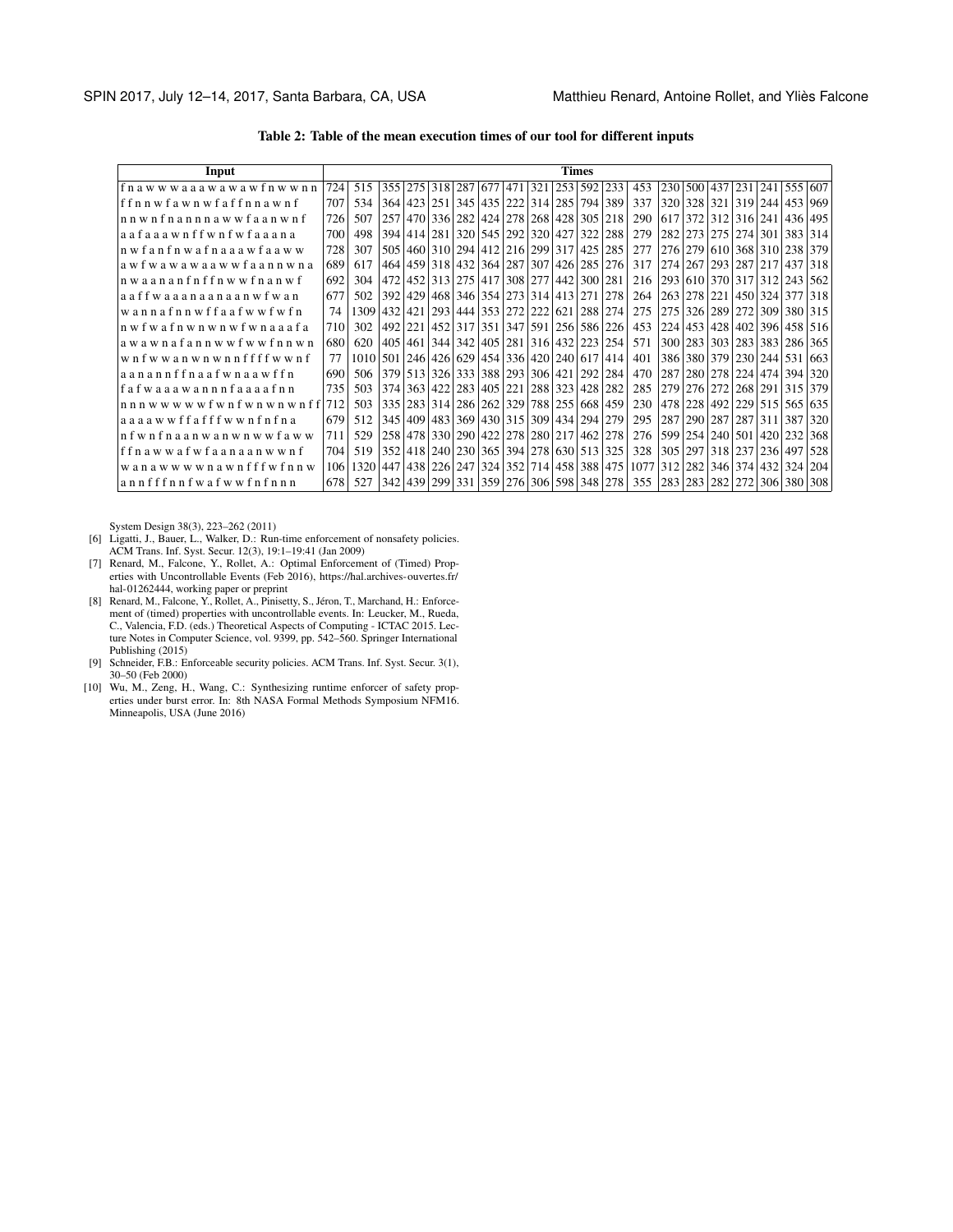### A PROOFS OF SECTION [3](#page-1-1)

In all this section, we will use the notations from Section [3,](#page-1-1) meaning that  $\varphi$  is a property whose associated automaton is  $\mathcal{A}_{\varphi}$  =  $\langle Q, q_0, \Sigma, \rightarrow, F \rangle$ . In some proofs, we also use notations from Definition [3.10.](#page-3-1) We also use a functional notation of enforcement functions, i.e. for an enforcement function E and a word  $\sigma \in \Sigma^*$ , we write  $F(\sigma) = \sigma'$  whenever  $(\sigma, \sigma') \in F$  $E(\sigma) = \sigma'$  whenever  $(\sigma, \sigma') \in E$ .

PROPOSITION 3.13. E<sub>φ</sub> is an enforcement function as per Defi*nition [3.1.](#page-2-5)*

PROOF. Let us consider  $\sigma \in \Sigma^*$ , and  $\sigma' \in \Sigma^*$ . If  $\sigma' = \epsilon$ ,<br>on E  $(\sigma, \sigma') \neq F$  ( $\sigma, \sigma'$ ). Otherwise, let us consider then  $E_{\varphi}(\sigma) = E_{\varphi}(\sigma, \sigma') \preccurlyeq E_{\varphi}(\sigma, \sigma')$ . Otherwise, let us consider  $(\sigma, \sigma)$  = store  $(\sigma, \sigma)$ . Then  $(\sigma_s, \sigma_c)$  = store $\varphi(\sigma)$ ,  $a = \sigma'(1)$ , and  $(\sigma_t, \sigma_d)$  = store $\varphi(\sigma.a)$ . Then, if  $a \in \Sigma_{u}$ ,  $\sigma_t = \sigma_s.a.s'_s$ , where  $\sigma'_s$  is defined in Definition [3.10,](#page-3-1)<br>meaning that  $\sigma_s \neq \sigma_s$ . If  $a \in \Sigma$ , then  $\sigma_t = \sigma_s \sigma''$ , where  $\sigma''$ . meaning that  $\sigma_s \preccurlyeq \sigma_t$ . If  $a \in \Sigma_c$ , then  $\sigma_t = \sigma_s \cdot \sigma_s''$ , where  $\sigma_s''$ <br>is defined in Definition 3.10, thus again  $\sigma_t \preccurlyeq \sigma_s$ . In both cases is defined in Definition [3.10,](#page-3-1) thus again,  $\sigma_s \preccurlyeq \sigma_t$ . In both cases,<br> $F_{\epsilon}(\sigma) = \sigma_{\epsilon} \preccurlyeq \sigma_{\epsilon} = F_{\epsilon}(\sigma_{\epsilon})$ . Since the order  $\preccurlyeq$  is transitive this  $E_{\varphi}(\sigma) = \sigma_s \preccurlyeq \sigma_t = E_{\varphi}(\sigma.a)$ . Since the order  $\preccurlyeq$  is transitive, this means that  $E_{\varphi}(\sigma) \preccurlyeq E_{\varphi}(\sigma.a) \preccurlyeq E_{\varphi}(\sigma.a.\sigma'(2)) \preccurlyeq \ldots \preccurlyeq E_{\varphi}(\sigma.\sigma')$ .<br>Thus E is an enforcement function Thus  $E_{\varphi}$  is an enforcement function.

<span id="page-10-1"></span>LEMMA A.1.  $\forall q \in Q, \forall w \in \Sigma_{c}^{n}$ <br> $(w, 1) \in W_0 \land ((q, w, 1) \in a' \in w')$  $(\langle q, w, 1 \rangle \in W_0 \land (\langle q, w, 1 \rangle, \langle q', w', l \rangle) \in E) \implies \langle q', w', l \rangle \in W_0.$ 

PROOF.  $W_0$  is the winning set of the Büchi game for  $P_0$ .  $\Box$ 

<span id="page-10-2"></span>LEMMA A.2.  $\forall q \in Q, \forall \sigma \in \Sigma_{c}^{n}$ ,<br> $\sigma \cap \in W_{c} \longrightarrow G(a, \sigma) \neq \emptyset$  $\langle q, \sigma, 0 \rangle \in W_0 \implies G(q, \sigma) \neq \emptyset.$ 

PROOF. Let us consider  $q \in Q$  and  $\sigma \in \Sigma_c^n$  such that  $\langle q, \sigma, 0 \rangle \in \mathbb{R}$  has since  $\langle q, \sigma, 0 \rangle$  is a vertex that belongs to  $P_0$  that is winning W<sub>0</sub>. Then, since  $\langle q, \sigma, 0 \rangle$  is a vertex that belongs to P<sub>0</sub> that is winning (since it is in  $W_0$ ), this means that there is a winning strategy for  $P_0$  in the Büchi game. Thus, there is a path in  $G$  that allows us  $P_0$  to reach a Büchi state, that is a state in  $F \times \Sigma_c^n \times \{0, 1\}$ , whatever the strategy of  $P_1$  is The strategy of  $P_2$  is to follow vertices that are only in  $W_2$  until  $P_1$  is. The strategy of  $P_0$  is to follow vertices that are only in  $W_0$  until it finally reaches a Büchi state. The construction of  $W_0$  ensures that this is possible. Now, the only edges that leave a vertex belonging to  $P_0$  are the ones corresponding to the action of emitting the first of the stored controllable events, or not emitting it and let  $P_1$  play. Thus, if  $\langle q, \sigma, 0 \rangle \in W_0$ , this means that there is a path in the graph that leads to a state in  $F \times \Sigma_c^n \times \{0\}$  such that all the vertices along the path belong to  $P_2$  and are in  $W_2$ . This holds because there is a path path belong to  $P_0$  and are in  $W_0$ . This holds because there is a path in  $W_0$  to such a state, and if a state of the path belongs to  $P_1$ , then the strategy of  $P_1$  could be to go back to the previous vertex belonging to  $P_0$ , and thus there could be an infinite loop in these two vertices, meaning that they are in  $F \times \Sigma_c^n \times \{0, 1\}$  or that from the previous state belonging to  $P_0$  emitting the first stored controllable event is a state belonging to  $P_0$ , emitting the first stored controllable event is a winning strategy. Thus, there exists  $w \preccurlyeq \sigma$  such that q after  $w \in F$ and  $\langle q \text{ after } w, w^{-1} \cdot \sigma, 0 \rangle \in W_0$ . Now, since  $\Sigma_c^n$  is finite, it is possible to choose w such that  $\langle q \text{ after } w, w^{-1} \rangle \subset \Lambda \setminus \subset W_0$  because otherwise to choose w such that  $\langle q \text{ after } w, w^{-1} \cdot \sigma, 1 \rangle \in W_0$ , because otherwise, the only possible strategy would be to emit from every vertex but it the only possible strategy would be to emit from every vertex, but it is not possible from vertices whose second member is  $\epsilon$ , and then the only possible strategy would lead to a vertex not in  $W_0$ , meaning that the original vertex would not be in  $W_0$ , which is absurd. Thus,  $G(q, \sigma) \neq \emptyset.$ 

<span id="page-10-0"></span>LEMMA A.3.  $\forall \sigma \in \Sigma^*$ <br>  $\leq \text{Pre}(\sigma) \land (\sigma, \sigma) = s$  $(\sigma \notin \text{Pre}(\varphi) \land (\sigma_s, \sigma_c) = \text{store}_{\varphi}(\sigma)) \implies (\sigma_s = \sigma_{|\Sigma_u} \land \sigma_c = \sigma_{|\Sigma_c}).$ 

PROOF. For  $\sigma \in \Sigma^*$ , let P( $\sigma$ ) be the predicate "( $\sigma \notin \text{Pre}(\varphi) \wedge$  $(\sigma_s, \sigma_c)$  = store $\varphi(\sigma)$   $\implies$   $(\sigma_s = \sigma_{|\Sigma_u} \land \sigma_c = \sigma_{|\Sigma_c})$ ". Let us show by induction that  $P(\sigma)$  holds for any  $\sigma \in \Sigma^*$ .

- *Induction basis:* store $\varphi(\epsilon) = (\epsilon, \epsilon)$ , and since  $\epsilon_{\vert \Sigma_{\text{u}} \vert} = \epsilon_{\vert \Sigma_{\text{c}} \vert} = \epsilon$ ,  $P(\epsilon)$  holds  $P(\epsilon)$  holds.
- *Induction step:* let us suppose that for  $\sigma \in \Sigma^*$ ,  $P(\sigma)$  holds. Let us then consider  $a \in \Sigma$  ( $\sigma, \sigma$ ) = store ( $\sigma$ ) and ( $\sigma, \sigma$ )) = us then consider  $a \in \Sigma$ ,  $(\sigma_s, \sigma_b) = \text{store}_{\varphi}(\sigma)$ , and  $(\sigma_t, \sigma_d) =$ <br>store  $(\sigma, a)$ . Then if  $\sigma, a \in \text{Pre}(\sigma)$ ,  $P(\sigma, a)$  holds. Let us now store<sub>φ</sub>( $\sigma$ .a). Then, if  $\sigma$ .a  $\in$  Pre( $\varphi$ ), P( $\sigma$ .a) holds. Let us now consider that  $\sigma.a \notin Pre(\varphi)$ . Then, since  $Pre(\varphi)$  is extensionclosed,  $\sigma \notin \text{Pre}(\varphi)$ , and thus, by induction hypothesis,  $\sigma_s = \sigma_{|\Sigma_u}$ and  $\sigma_c = \sigma_{|\Sigma_c}$ . We consider two cases:<br>Case 1:  $a \in \Sigma$  then  $\sigma_c =$ 
	- Case 1:  $a \in \Sigma_u$ , then  $\sigma_t = \sigma_s.a.\sigma'_s$ , with  $\sigma'_s \in G(\text{Reach}(\sigma, a), \sigma) \cup \{\epsilon\}$ . Since  $\sigma, a \notin \text{Pre}(a)$ .  $G(\text{Reach}(\sigma_s.a), \sigma_c) \cup \{\epsilon\}.$  Since  $\sigma.a \notin \text{Pre}(\varphi),$ <br> $G(\text{Reach}(\sigma,a)) = \emptyset$  Moreover since  $a \in \mathbb{R}$ G(Reach(( $\sigma$ .a)<sub>|Σu</sub>), ( $\sigma$ .a)<sub>|Σc</sub>) = Ø. Moreover, since  $a \in \sum_{\alpha}$  ( $\sigma$  a)<sub>|Σ</sub> =  $\sigma$ <sub>|Σ</sub> =  $\sigma$ <sub>|Σ</sub> =  $\sigma$  $\Sigma_{u}$ ,  $(\sigma.a)|_{\Sigma_{u}} = \sigma_{|\Sigma_{u}}.a = \sigma_{s}.a$  and  $(\sigma.a)|_{\Sigma_{c}} = \sigma_{|\Sigma_{c}} = \sigma_{c}$ ,<br>thus  $G(\text{Reach}(\sigma,a), \sigma) = \emptyset$ . It follows that  $\sigma' \in \{\varepsilon\}$ thus G(Reach( $\sigma_s$ ,  $\vec{a}$ ),  $\sigma_c$ ) = 0. It follows that  $\sigma_s' \in \{\epsilon\}$ ,<br>meaning that  $\sigma_t = \sigma_s$ ,  $\vec{a} = \sigma_s$ ,  $\vec{a} = (\sigma, \vec{a})$ , and meaning that  $\sigma_t = \sigma_s.a = \sigma_{\vert \Sigma_u}.a = (\sigma.a)_{\vert \Sigma_u}$ , and  $\sigma_d = \sigma_s'^{-1}$ <br> $a \in \Sigma$ , th  $s'_{s}^{-1} \cdot \sigma_c = \sigma_c = \sigma_{|\Sigma_c} = (\sigma.a)_{|\Sigma_c}$ .<br>then  $\sigma_t = \sigma_s \sigma''$  with  $\sigma'' \in$
	- Case 2:  $a \in \Sigma_c$ , then  $\sigma_t = \sigma_s \cdot \sigma_s''$ , with  $\sigma_s'' \in G(\sigma_s, \sigma_c, a) \cup \{\epsilon\}$ .<br>Since  $\sigma_a a \notin \text{Pre}(a)$ ,  $G(\text{Reach}((\sigma_a)_{\text{US}}), (\sigma_a)_{\text{US}}) = \emptyset$ Since  $\sigma.a \notin \text{Pre}(\varphi), \text{ G}(\text{Reach}((\sigma.a)|_{\Sigma_u}), (\sigma.a)|_{\Sigma_c}) = \emptyset.$ <br>Moreover since  $a \in \Sigma$  ( $\sigma.a$ )<sub>12</sub> =  $\sigma.g. = \sigma.a$  and Moreover, since  $a \in \Sigma_c$ ,  $(\sigma.a)|_{\Sigma_u} = \sigma_{|\Sigma_u} = \sigma_s$  and  $(\sigma.a)|_{\Sigma_u} = \sigma_{\Sigma_u} = \sigma_s$  Thus  $G(\text{Reach}(\sigma) \subset \sigma_a) =$  $(\sigma.a)|_{\Sigma_c} = \sigma_{|\Sigma_c} \cdot a = \sigma_c \cdot a$ . Thus,  $G(\text{Reach}(\sigma_s), \sigma_c \cdot a) =$ <br>(0) meaning that  $\sigma'' = \sigma$ . Thus  $\sigma_c = \sigma = \sigma_{\text{max}} = \sigma$ 0, meaning that  $\sigma''_s = \epsilon$ . Thus,  $\sigma_t = \sigma_s = \sigma_{|\Sigma_u} =$ <br>(π a) = and  $\sigma_t = \sigma''^{-1}$  (π a) = π a = π a = π  $(\sigma.a)|_{\Sigma_u}$  and  $\sigma_d = \sigma''^{-1} \cdot (\sigma_c.a) = \sigma_c.a = \sigma_{|\Sigma_c}.a =$  $(\sigma.a)_{|\Sigma_c}$ .

In both cases,  $P(\sigma.a)$  holds.

By induction on  $\sigma \in \Sigma^*$ , for all  $\sigma \in \Sigma^*$ , if  $\sigma \notin \text{Pre}(\varphi)$  and  $\sigma$ ) = store  $(\sigma)$  then  $\sigma = \sigma_{\text{lin}}$  and  $\sigma = \sigma_{\text{lin}}$  $(\sigma_s, \sigma_c) = \text{store}_{\varphi}(\sigma)$ , then  $\sigma_s = \sigma_{|\Sigma_u}$  and  $\sigma_c = \sigma_{|\Sigma_c}$ .

PROPOSITION 3.14. E<sub>φ</sub> is sound with respect to  $\varphi$  in Pre( $\varphi$ ), as *per Definition [3.2.](#page-2-2)*

PROOF. Let P( $\sigma$ ) be the predicate: "( $\sigma \in Pre(\varphi) \wedge (\sigma_s, \sigma_c)$  = store<sub>φ</sub> $(\sigma)$ )  $\implies$   $(E_{\varphi}(\sigma) \models \varphi \land \langle$ Reach $(\sigma_s)$ , max<sub> $\preccurlyeq$ </sub>  $(W \preccurlyeq \sigma_c \mid W \in$  $P(\sigma)$  holds.  $\binom{n}{c}$ ,  $n \geq 0$ ,  $\binom{n}{c}$  ),  $1 \geq 0$  is prove by induction that for any  $\sigma \in \Sigma^*$ ,

- *Induction basis*: if  $\epsilon \in Pre(\varphi)$ , then following the definition of Pre( $\varphi$ ), G(Reach( $\epsilon$ ),  $\epsilon$ )  $\neq$  0. Thus  $\epsilon \in G(\text{Reach}(\epsilon), \epsilon)$  (since  $\epsilon$  is the only word satisying  $\epsilon \preccurlyeq \epsilon$ ). This means that Reach( $\epsilon$ ) after  $\epsilon$  = Reach( $\epsilon$ )  $\in$  F. Considering that store $\varphi(\epsilon) = (\epsilon, \epsilon)$ , it follows that  $E_{\varphi}(\epsilon) = \epsilon$ , and thus,  $E_{\varphi}(\epsilon) \models \varphi$ . Moreover, since  $\epsilon \in G(\text{Reach}(\epsilon), \epsilon)$ ,  $\langle \text{Reach}(\epsilon) \text{ after } \epsilon, \max({w \preceq \epsilon^{-1}, \epsilon \mid w \in \mathbb{R}^n}) \rangle$ Thus  $P(\epsilon)$  holds.<br>Induction step: S  ${n \choose c}$ , 1) = {Reach( $\epsilon$ ), max<sub> $\preccurlyeq$ </sub>({ $w \preccurlyeq \epsilon^{-1}$ . $\epsilon \mid w \in \Sigma_c^n$ }), 1)  $\in W_0$ .
- *Induction step*: Suppose now that, for  $\sigma \in \Sigma^*$ ,  $P(\sigma)$  holds. Let us consider  $a \in \Sigma$  ( $\sigma, \sigma$ ) = store ( $\sigma$ ) and ( $\sigma, \sigma$ )) = store ( $\sigma, a$ ) consider  $a \in \Sigma$ ,  $(\sigma_s, \sigma_c) = \text{store}_{\varphi}(\sigma)$ , and  $(\sigma_t, \sigma_d) = \text{store}_{\varphi}(\sigma.a)$ .<br>Let us prove that  $P(\sigma, a)$  holds. We consider three different cases: Let us prove that  $P(\sigma.a)$  holds. We consider three different cases: Case 1:  $(\sigma.a) \notin \text{Pre}(\varphi)$ . Then  $P(\sigma.a)$  holds.
	- Case 2:  $(\sigma.a) \in \text{Pre}(\varphi) \land \sigma \notin \text{Pre}(\varphi)$ . Then, since  $\text{Pre}(\varphi)$  is extension-closed, it follows that  $\sigma$ .  $a \in \{w \in \Sigma^*\}$ <br> $C(\text{Reach}(w_{\text{max}}) \neq \emptyset)$  meaning that  $C(\text{Reach}(w_{\text{max}}))$ | G(Reach( $w_{\vert \Sigma_u}$ ),  $w_{\vert \Sigma_c}$ )  $\neq \emptyset$ ), meaning that G(Reach(( $\sigma$ .<br>a) a) $|Z_u|$ ,  $(\sigma \cdot a)|Z_c| \neq \emptyset$ . Moreover, since  $\sigma \notin \text{Pre}(\varphi)$ ,<br>following lemma A 3,  $\sigma = \sigma_{\text{lin}}$ , and  $\sigma = \sigma_{\text{lin}}$ . Now following lemma [A.3,](#page-10-0)  $\sigma_s = \sigma_{\vert \Sigma_u}$  and  $\sigma_c = \sigma_{\vert \Sigma_c}$ . Now, we consider two cases:
		- If  $a \in \Sigma_{\text{u}}$ , then  $(\sigma.a)|_{\Sigma_{\text{u}}} = \sigma_{|\Sigma_{\text{u}}}.a = \sigma_s.a$ , and  $(\sigma.a)|_{\Sigma_{\text{u}}} = \sigma_{\text{u}} \sigma_{\text{u}}$  thus  $G(\text{Back}(g, a), \sigma) \neq \emptyset$  $(\sigma.a)|_{\Sigma_c} = \sigma_{|\Sigma_c} = \sigma_c$ , thus  $G(\text{Reach}(\sigma_s.a), \sigma_c) \neq \emptyset$ ,<br>meaning that  $\sigma' = (\sigma, a)^{-1} \sigma_c G(\text{Reach}(\sigma, a), \sigma_c)$ meaning that  $\sigma'_{s} = (\sigma_{s}.a)^{-1}.\sigma_{t} \in G(\text{Reach}(\sigma_{s}.a), \sigma_{c}).$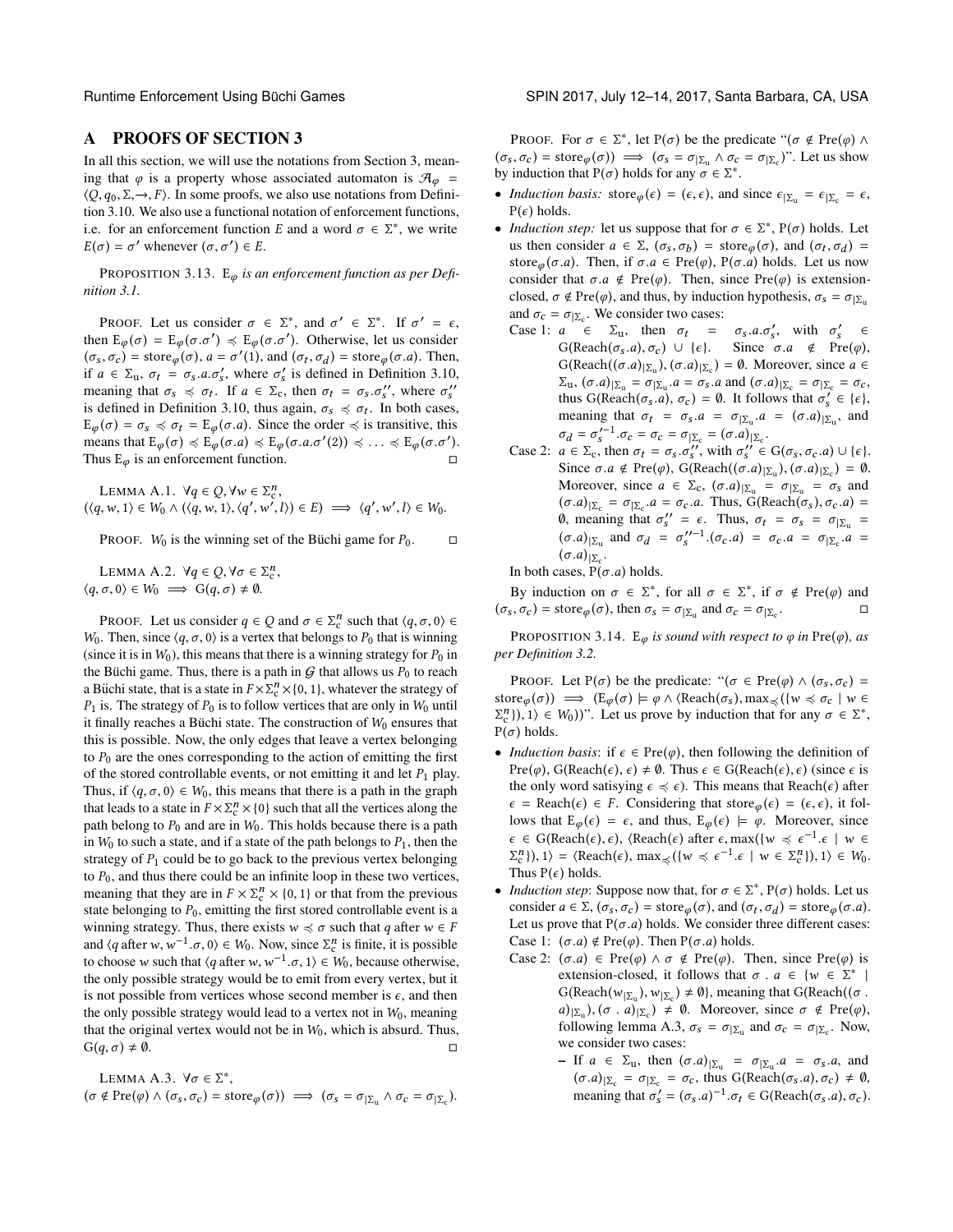Thus, following the definition of G, Reach( $\sigma_s$ .a) after  $\sigma'_{s}$  = Reach $(\sigma_{s}.a.\sigma'_{s})$  = Reach $(\sigma_{t}) \in F$ , and<br>(Reach $(\sigma_{s}.a)$  after  $\sigma'$  may  $(\mu_{s'} \prec \sigma'^{-1}(\sigma_{s})) |_{s'} \in$  $\langle$ Reach( $\sigma_s$ .*a*) after  $\sigma'_s$ , max  $\prec$ ({w  $\prec \sigma'_s$ <sup>-1</sup>.( $\sigma_c$ ) | w  $\in$ <br> $\Sigma^n$ )) 1) - (Reach( $\sigma_s$ ) max (({w  $\prec \sigma_s$ ) | w  $\in \Sigma^n$ ))  $\begin{array}{l} (n) \\ (n) \end{array}$ ,  $( \forall x \in \mathbb{R}^n )$ ,  $( w \leq \sigma_d | w \in \mathbb{R}^n )$ ,  $( w \leq w \leq w \in \mathbb{R}^n )$  $1$ ) ∈ W<sub>0</sub>. Since Reach(σ<sub>t</sub>) ∈ F, E<sub>φ</sub>(σ.a)i = σ<sub>t</sub>  $\models$  φ.<br>This means that P(σ, a) holds This means that  $P(\sigma.a)$  holds.

– If  $a \in \Sigma_c$ , then  $(\sigma.a)|\Sigma_u = \sigma|\Sigma_u = \sigma s$ , and  $(\sigma.a)|\Sigma_c =$ <br>  $\sigma \equiv \sigma_a a$ . Thus  $G(\text{Reach}(\sigma \mid \sigma, a) \neq \emptyset$  mean.  $\sigma_{\vert \Sigma_c}$ .a =  $\sigma_c$ .a. Thus, G(Reach( $\sigma_s$ ),  $\sigma_c$ .a)  $\neq \emptyset$ , meaning that  $\sigma_s' = \sigma_s^{-1} \cdot \sigma_t \in G(\text{Reach}(\sigma_s), \sigma_c.a)$ . As in the case where  $a \in \Sigma_a$ , it follows that the case where  $a \in \Sigma_u$ , it follows that<br>  $\angle$ Beach( $\sigma$ ) may  $\angle$ ( $\angle u \angle \sigma$ )  $w \in \Sigma^h$  $\langle$ Reach $(\sigma_t)$ , max  $\preccurlyeq$   $\{ \{ w \preccurlyeq \sigma_d \mid w \in \Sigma_c^n \} \}$ ,  $1 \rangle \in W_0$  and thus  $F_+(\sigma, a) \models \emptyset$ . This means that  $P(\sigma, a)$  holds thus  $E_{\varphi}(\sigma.a) \models \varphi$ . This means that  $P(\sigma.a)$  holds.

Thus, if  $\sigma.a \in Pre(\varphi)$  but  $\sigma \notin Pre(\varphi)$ ,  $P(\sigma.a)$  holds.

- Case 3:  $\sigma \in \text{Pre}(\varphi)$  (and then  $(\sigma.a) \in \text{Pre}(\varphi)$  since  $\text{Pre}(\varphi)$ is extension-closed). Then, by induction hypothesis, P(σ) holds, meaning that  $E_{\varphi}(\sigma) \models \varphi$  and  $\langle$ Reach(σ<sub>s</sub>),  $\max_{\mathbf{x}} \left\{ (w \preccurlyeq \sigma_c \mid w \in \Sigma_{c}^{n}) , 1 \right\} \in W_0.$  Let us note  $\sigma_c^m = \max_{\preccurlyeq} (\{w \preccurlyeq \sigma_c \mid w \in \Sigma_c^n\})$ . Again, we consider two cases: two cases:
	- If  $a \in \Sigma_u$ , then, since  $\langle Readh(\sigma_s), \sigma_c^m, 1 \rangle \in W_0$ , fol-<br>lowing Jemma A 1, since  $\langle Readh(\sigma), \sigma_c^m, 1 \rangle$ lowing lemma [A.1,](#page-10-1) since  $(\langle \text{Reach}(\sigma_s), \sigma_c^m, 1 \rangle,$ <br>  $(\text{Reach}(\sigma_s), \text{after } \sigma_m^m, 0) \rangle \in F_s \subset F_s$  $\langle$ Reach $(\sigma_s)$  after  $a$ ,  $\sigma_c^m$ , 0))  $\in$   $E_3 \subseteq E$ ,<br>  $\langle$ Reach $(\sigma_s)$  after  $a \sigma_m^m$  0)  $\in$  /Reach $(\sigma_s a) \sigma_m^m$  0)  $\in$  $\langle \text{Reach}(\sigma_s) \text{ after } a, \sigma_c^m, 0 \rangle = \langle \text{Reach}(\sigma_s, a), \sigma_c^m, 0 \rangle \in \mathbb{W}$ . Following Jemma A 2 this means that W<sub>0</sub>. Following lemma [A.2,](#page-10-2) this means that  $G(\text{Reach}(\sigma_s.a), \sigma_c) \neq \emptyset$ , thus  $\sigma'_s = (\sigma_s.a)^{-1}.\sigma_t \in G(\text{Reach}(\sigma_a, \sigma'_s))$  $G(Reach(\sigma_s.a), \sigma_c)$ . It follows that Reach $(\sigma_s.a.\sigma'_s)$  =<br>Reach( $\sigma_s$ ) =  $F$  and that (Reach( $\sigma_s$ ) after a Reach( $\sigma_t$ )  $\in$  F, and that  $\langle$ Reach( $\sigma_s$ , a) after a,<br>may  $\langle$ ( $\mu$ )  $\prec \sigma'^{-1}$   $\sigma$  | $\mu$ )  $\in \Sigma^{n_1}$ ) 1) -  $\langle$ Reach( $\sigma_t$ )  $\max_{\substack{\leq \mu \leq 0}} \left\{ \left\{ w \leq \sigma'_s - 1, \sigma_c \mid w \in \sum_{i=1}^n \mu \right\} \right\}$ , 1) = {Reach( $\sigma_t$  $\max_{\prec} (\{w \prec \sigma_d | w \in \Sigma_c^n\}), 1) \in W_0$ . Thus,<br>  $\mathbb{E}_c(\sigma, a) = \sigma_t \vdash a$ . Thus  $P(\sigma, a)$  holds  $E_{\varphi}(\sigma.a) = \sigma_t \models \varphi$ . Thus  $P(\sigma.a)$  holds.<br>If  $a \in \Sigma$  then since  $\langle$ Beach( $\pi$ )  $\sigma$ <sup>m</sup>
	- If  $a \in \Sigma_c$ , then, since  $\langle$ Reach( $\sigma_s$ ),  $\sigma_c^m$ , 1) ∈ W<sub>0</sub> and (*Peach*( $\sigma$ ),  $\sigma_c^m$ , 1) *Peach*( $\sigma$ ), max (*f*) $\sim \sigma$ , a)  $(\langle \text{Reach}(\sigma_s), \sigma_c^m, 1 \rangle, \langle \text{Reach}(\sigma_s), \max_{\preceq} (\{w \preceq \sigma_c, a \mid w \in \Sigma^n) \} \text{ a } )$  $w \in \Sigma_c^n$ , 0), 0)  $\in E_4 \cup E_5 \subseteq E$ , following lemma [A.2,](#page-10-2)<br>this means that  $C(\text{Reach}(\tau), \tau, a) \neq 0$ . Thus  $\tau'' =$ this means that G(Reach( $\sigma_s$ ),  $\sigma_c$ . $a) \neq \emptyset$ . Thus,  $\sigma''_s = \sigma^{-1}$ ,  $\sigma_s \in G(\text{Reach}(\sigma_s), \sigma_s, a)$ . As in the previous  $\sigma_s^{-1} \cdot \sigma_t \in G(\text{Reach}(\sigma_s), \sigma_c, a)$ . As in the previous case, this means that  $F_{\sigma}(g) = \sigma_t \models g$  and case, this means that  $E_{\varphi}(\sigma.a) = \sigma_t \models \varphi$  and  $\langle$  Peach( $\sigma$ ) may  $\langle (hu \leq \sigma + hu \leq \overline{N}^n) \rangle$   $\Rightarrow$   $\forall h \in W_0$  $\langle \text{Reach}(\sigma_t), \max_{\preceq} (\{w \preceq \sigma_d \mid w \in \Sigma_c^n\}), 1 \rangle \in W_0.$ <br>Thus  $P(\sigma, a)$  holds Thus  $P(\sigma.a)$  holds.

Thus, if  $\sigma \in \text{Pre}(\varphi)$ ,  $P(\sigma.a)$  holds.

In all cases,  $P(\sigma.a)$  holds. Thus,  $P(\sigma) \implies P(\sigma.a)$ .

By induction on  $\sigma, \forall \sigma \in \Sigma^*, (\sigma \in \text{Pre}(\varphi) \land (\sigma_s, \sigma_b) = \text{store}_{\varphi}(\sigma))$ <br>  $\rightarrow (F_{\neg}(\sigma) \models \varphi \land (\text{Reach}(\sigma_1), \sigma_2, 1) \in W_0$ . In particular, for all  $\implies$   $(E_{\varphi}(\sigma) \models \varphi \land \langle \text{Reach}(\sigma_s), \sigma_c, 1 \rangle \in W_0$ . In particular, for all  $\sigma \in \Sigma^*$ ,  $(\sigma \in \text{Pre}(\varphi)) \implies (E_{\varphi}(\sigma) \models \varphi)$ . This means that  $E_{\varphi}$  is sound with respect to  $\varphi$  in  $\text{Pre}(\varphi)$ sound with respect to  $\varphi$  in Pre( $\varphi$ ).

<sup>P</sup>ROPOSITION 3.15. <sup>E</sup>φ *is compliant, as per Definition [3.3.](#page-2-6)*

PROOF. For  $\sigma \in \Sigma^*$ , let P( $\sigma$ ) be the predicate: " $((\sigma_s, \sigma_c) =$ store  $(\sigma)$   $\implies$   $(\sigma_{s} | \Sigma_c \cdot \sigma_c = \sigma | \Sigma_c \wedge \sigma_s | \Sigma_u = \sigma | \Sigma_u)$ ". Let us prove that for all  $\sigma \in \Sigma^*$ ,  $P(\sigma)$  holds.

- *Induction basis*:  $\text{store}_{\varphi}(\epsilon) = (\epsilon, \epsilon)$ , and  $\epsilon_{\vert \Sigma_c} = \epsilon_{\vert \Sigma_c} \cdot \epsilon$ , and  $\epsilon_{\vert \Sigma_u} = \epsilon_{\vert \Sigma_u}$ .  $\epsilon_{\vert \Sigma_{\rm u}}$ . Thus P( $\epsilon$ ) holds.<br>Induction step: Let us
- *Induction step*: Let us suppose that for  $\sigma \in \Sigma^*$ , P( $\sigma$ ) holds. Let us consider  $(\sigma, \sigma)$  = store  $(\sigma)$ ,  $\sigma \in \Sigma$  and  $(\sigma, \sigma)$  = store  $(\sigma, \sigma)$ consider ( $\sigma_s$ ,  $\sigma_c$ ) = store $\varphi(\sigma)$ ,  $a \in \Sigma$ , and ( $\sigma_t$ ,  $\sigma_d$ ) = store $\varphi(\sigma.a)$ .<br>Let us prove that  $P(\sigma, a)$  holds Let us prove that  $P(\sigma.a)$  holds.
	- Case 1:  $a \in \Sigma_u$ . Then,  $\sigma_t = \sigma_s.a.\sigma'_s$ , where  $\sigma'_s$  is defined in Definition 3.10, and  $\sigma_s \sigma_s = \sigma_s a \sigma_s$ . Therefore,  $\sigma_s = \sigma_s \sigma_s$ . nition [3.10,](#page-3-1) and  $\sigma_t \cdot \sigma_d = \sigma_s \cdot a \cdot \sigma_c$ . Therefore,  $\sigma_t|_{\Sigma_c} \cdot \sigma_d =$

 $(\sigma_t \cdot \sigma_d)|_{\Sigma_c}$ , since  $\sigma_d \in \Sigma_c^*$ . Thus,  $\sigma_t|_{\Sigma_c} \cdot \sigma_d = \sigma_s|_{\Sigma_c} \cdot \sigma_c$ .<br>Since  $P(\sigma)$  holds  $\sigma_{\rm obs} = \sigma_s = \sigma_{\rm obs} = (\sigma_a)_{\rm obs}$ . Since P( $\sigma$ ) holds,  $\sigma_t | \Sigma_c \cdot \sigma_d = \sigma | \Sigma_c = (\sigma.a) | \Sigma_c$ .<br>Moreover since  $\sigma' \in \Sigma^*$ ,  $\sigma_{\text{min}} = \sigma_{\text{min}}$ , as Moreover, since  $\sigma'_{s} \in \sum_{c}^{*} \sigma_{t} | \Sigma_{u} = \sigma_{s} | \Sigma_{u}$ . Since  $P(\sigma)$ <br>holds this means that  $\sigma_{v} | n = \sigma_{v} | a = (\sigma, a) | n$ holds, this means that  $\sigma_t|_{\Sigma_{\text{u}}} = \sigma_{|\Sigma_{\text{u}}}.a = (\sigma.a)|_{\Sigma_{\text{u}}}$ .<br>Thus  $P(\sigma,a)$  holds Thus  $P(\sigma.a)$  holds.

Case 2:  $a \in \Sigma_c$ . Then  $\sigma_t = \sigma_s$ ,  $\sigma''_s$ , where  $\sigma''_s$  is defined in Definition 3.10, and  $\sigma_s$ ,  $\sigma_s = \sigma_s$ ,  $\sigma_s$ . Therefore,  $\sigma_{\text{min}}$ ,  $\sigma_s = \sigma_s$ nition [3.10,](#page-3-1) and  $\sigma_t \cdot \sigma_d = \sigma_s \cdot \sigma_c \cdot a$ . Therefore,  $\sigma_t |_{\Sigma_c} \cdot \sigma_d =$ <br>  $(\sigma_t, \sigma_t) |_{\Sigma_c} = (\sigma_t, \sigma_t, a) |_{\Sigma_c} = \sigma_t |_{\Sigma_c} \sigma_t, a$ . Since  $P(\sigma)$  $(\sigma_t \cdot \sigma_d)|_{\Sigma_c} = (\sigma_s \cdot \sigma_c \cdot a)|_{\Sigma_c} = \sigma_s|_{\Sigma_c} \cdot \sigma_c \cdot a$ . Since  $P(\sigma)$ <br>holds this means that  $\sigma_{\rm obs} = \sigma_s = \sigma_s a - (\sigma_a)_{\rm ins}$ holds, this means that  $\sigma_t |_{\Sigma_c} \sigma_d = \sigma_{|\Sigma_c} a = (\sigma.a)|_{\Sigma_c}$ .<br>Moreover since  $\sigma'' \in \Sigma^*$ ,  $\sigma_{\text{min}} = \sigma_{\text{min}}$ . Since I Moreover, since  $\sigma_s' \in \sum_{k=0}^{+\infty} \sigma_t |_{\sum_{k=0}^{\infty}} = \sigma_s |_{\sum_{k=0}^{\infty}}$ . Since  $P(\sigma)$ holds, this means that  $\sigma_t | \Sigma_u = \sigma | \Sigma_u = (\sigma.a) | \Sigma_u$ .<br>Thus  $P(\sigma.a)$  holds Thus  $P(\sigma.a)$  holds. In both cases,  $P(\sigma.a)$  holds.

Thus, for all  $\sigma \in \Sigma^*$ , for all  $a \in \Sigma$ ,  $P(\sigma) \implies P(\sigma.a)$ .

By induction on  $\sigma$ , for all  $\sigma \in \Sigma^*$ ,  $((\sigma_s, \sigma_c) = \text{store}_{\varphi}(\sigma)) \implies$  $(\sigma_{s\vert \Sigma_c} \cdot \sigma_c = \sigma_{\vert \Sigma_c} \wedge \sigma_{s\vert \Sigma_u} = \sigma_{\vert \Sigma_u}).$ <br>Moreover if  $\sigma \in \Sigma^*$ ,  $u \in \Sigma$ 

Moreover, if  $\sigma \in \Sigma^*$ ,  $u \in \Sigma_u$ ,  $(\sigma_S, \sigma_C) = \text{store}_{\varphi}(\sigma)$ , and  $(\sigma_t, \sigma_d) =$ <br>re  $(\sigma, u)$ , then  $\sigma_t = \sigma_t u \sigma'$ , where  $\sigma'$  is defined in Definistore  $\varphi(\sigma, u)$ , then  $\sigma_t = \sigma_s u \cdot \sigma'_s$ , where  $\sigma'_s$  is defined in Definition 3.10. Thus  $\sigma_u u \prec \sigma_s$ , and since  $\sigma_u = \overline{F}_s(\sigma_s)$  and  $\sigma_u = \overline{F}_s(\sigma, u)$ . tion [3.10.](#page-3-1) Thus  $\sigma_s u \preccurlyeq \sigma_t$ , and since  $\sigma_s = \mathcal{E}_{\varphi}(\sigma)$ , and  $\sigma_t = \mathcal{E}_{\varphi}(\sigma.u)$ , it follows that  $E_{\varphi}(\sigma) \cdot u \preccurlyeq E_{\varphi}(\sigma \cdot u)$ .

Thus, for all  $\sigma \in \Sigma^*$ ,  $E_{\varphi}(\sigma)|_{\Sigma_c} \preccurlyeq \sigma|_{\Sigma_c} \wedge E_{\varphi}(\sigma)|_{\Sigma_u} = \sigma|_{\Sigma_u} \wedge \forall u \in E$ <br>  $E_{\sigma}(\sigma) u \preccurlyeq E_{\sigma}(\sigma)$  meaning that  $E_{\sigma}$  is compliant  $\Sigma_{u}, E_{\varphi}(\sigma).u \preccurlyeq E_{\varphi}(\sigma.u)$ , meaning that  $E_{\varphi}$  is compliant.

PROPOSITION 3.16. E<sub> $\varphi$ </sub> is optimal in Pre $(\varphi)$ , as per Defini*tion [3.4.](#page-2-7)*

PROOF. Let E be an enforcement function such that compliant(E,  $\Sigma_c$ ,  $\Sigma_u$ ) holds, and let us consider  $\sigma \in Pre(\varphi)$  and  $a \in \Sigma$  such that  $E(\sigma) = E_{\varphi}(\sigma)$  and  $|E(\sigma.a)| > |E_{\varphi}(\sigma.a)|$ . Let us also consider  $(\sigma_s, \sigma_c)$  = store $_\varphi(\sigma)$ . Let us show that there exists  $\sigma_u \in \Sigma_u^*$  such that  $E(\sigma.a.\sigma_u) \not\models \varphi$ . We consider two cases:

Case 1:  $a \in \Sigma_u$ . Then, since E is compliant, and  $E(\sigma) = E_{\varphi}(\sigma) =$  $\sigma_s$ , there exists  $\sigma_{s1} \preccurlyeq \sigma_c$  such that  $E(\sigma.a) = E(\sigma).a.\sigma_{s1} =$  $\sigma_s$ .a. $\sigma_{s1}$ . Moreover, there exists  $\sigma'_s \preccurlyeq \sigma_c$  such that  $F_{\sigma}(\sigma, a) = F_{\sigma}(\sigma, a, \sigma' = \sigma, a, \sigma'$ . Since  $|F(\sigma, a)| >$  $E_{\varphi}(\sigma.a) = E_{\varphi}(\sigma).a.\sigma'_{s} = \sigma_{s}.a.\sigma'_{s}.$  Since  $|E(\sigma.a)| >$  $|\dot{E}_{\varphi}(\sigma.a)|$ ,  $|\sigma_{s1}| > |\sigma'_{s}|$ . Considering that  $\sigma'_{s}$  =  $\max_{s \in \mathcal{S}} (G(\text{Reach}(\sigma_s.a), \sigma_c) \cup \{\epsilon\}),$  it follows that  $\sigma_{s1} \notin G(\text{Reach}(\sigma_a a), \sigma_a)$ . Following the definition of G, this G(Reach( $\sigma_s$ .a),  $\sigma_c$ ). Following the definition of G, this means that either  $\sigma_{s1} \nless \sigma_c$ ; Reach( $\sigma_s$ .*a*) after  $\sigma_{s1} \notin F$ ; or that  $\langle$ Reach $(\sigma_s, a)$  after  $\sigma_{s1}, \sigma_{s1}^{-1}, \sigma_c, 1 \rangle \notin W_0$ . Since E' is<br>compliant  $\sigma_{s1} \prec \sigma$ , thus at least one of the two last conthat  $\langle N_{s1}, \sigma_{s1}, \sigma_{s1}, \sigma_{s1}, \sigma_{s1}, \sigma_{s1} \rangle$  and  $\sigma_{s1}$  and  $\sigma_{s1}$  and  $\sigma_{s1}$  and  $\sigma_{s1}$  and  $\sigma_{s1}$  and  $\sigma_{s1}$  and  $\sigma_{s2}$  and  $\sigma_{s1}$  and  $\sigma_{s2}$  and  $\sigma_{s1}$  and  $\sigma_{s2}$  and  $\sigma_{s1}$  and  $\sigma_{s2}$  and ditions holds. If Reach( $\sigma_s$ .*a*)after $\sigma_{s1}$  = Reach( $\sigma_s$ .*a*. $\sigma_{s1}$ ) = Reach( $E(\sigma.a)$ )  $\notin F$ , then  $E(\sigma.a)$   $\not\models \varphi$ . Otherwise,  $\langle$ Reach( $\sigma_s$ , *a*) after  $\sigma_{s1}, \sigma_{s1}^{-1}, \sigma_c$ , 1)  $\notin W_0$ . Then,  $\langle$ Reach( $\sigma_s$ , ( $x$ cacin( $\sigma_s$ :*a)* and  $\sigma_{s1}$ ,  $\sigma_{s1}$ ,  $\sigma_{s1}$ ,  $\sigma_{s1}$ ),  $\sigma_{s1}$ ,  $\sigma_{s1}$ ),  $\sigma_{s1}$ ,  $\sigma_{s2}$  is  $\sigma_{s1}$ , meaning that  $P_1$  has a winning<br>strategy. Since receiving controllable events only below  $P_2$  $\alpha$  :  $\sigma_{s1}$ ,  $\sigma_{s1}$  .  $\sigma_c$ ,  $1/ \in w_1$ , including that  $1$ <sub>1</sub> has a whilling strategy. Since receiving controllable events only helps  $P_0$ to win, this means that there exists an uncontrollable event  $u \in \Sigma_u$  such that  $\langle \text{Reach}(\sigma_s.a.\sigma_{s1}) \text{ after } u, \sigma_{s1}^{-1}.\sigma_c, 0 \rangle \in W$ .<br>
We Then since W<sub>c</sub> is the set of winning vertices for P<sub>c</sub>  $u \in \Sigma_1$  such that (incacting  $\sum_{s=1}^{\infty} u_s v_{s+1} v_c, v_i \in W_1$ . Then, since  $W_1$  is the set of winning vertices for  $P_1$ ,  $\langle$ Reach(E(σ.a.u)),  $E(\sigma.a.u)_{\Sigma_c}^{-1} \cdot (\sigma.a.u)_{|\Sigma_c}$ , 1)  $\in W_1$ . Then  $\text{again, there exists an uncontrolledible event } u' \text{ such that the}$ output of  $E$  after receiving it reaches a vertex in  $W_1$  again. In the end, it is possible to reach a vertex that is not a Büchi state (i.e. in  $\overline{F} \times \Sigma_c^h \times \{0, 1\}$ ), and that is in  $W_1$ . Thus, there exists  $\sigma_u \in \Sigma_u^*$  such that Reach( $E(\sigma.a.\sigma_u)$ )  $\notin F$ , meaning that  $E(\sigma.a.\sigma_u) \not\models \varnothing$ that  $E(\sigma.a.\sigma_u) \not\models \varphi$ .